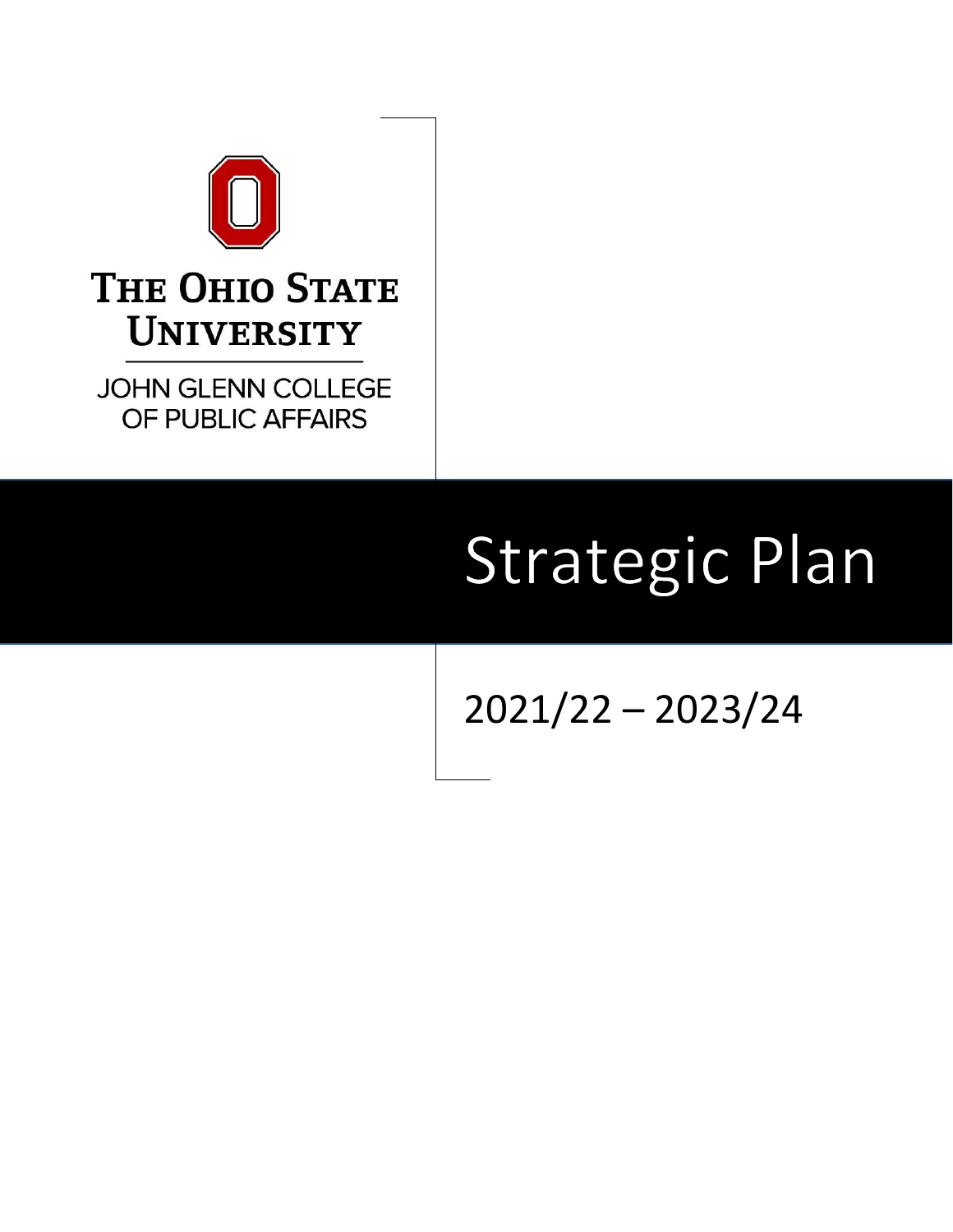## Table of Contents

| Produce leading local, state, and national public and nonprofit sector professionals prepared for<br>Goal 1:                                                                                                       |
|--------------------------------------------------------------------------------------------------------------------------------------------------------------------------------------------------------------------|
| Create exceptional, interdisciplinary knowledge in public and nonprofit policy, management, and<br>Goal 2:                                                                                                         |
| Integrate and apply actionable knowledge that supports public and nonprofit decision-making and<br>Goal 3:                                                                                                         |
| Cultivate an inclusive work and learning environment and promote respectful dialogue on pressing<br>Goal 4:                                                                                                        |
| Grow and steward resources and relationships to attract and retain diverse, excellent faculty, staff,<br>Goal 5:<br>students, and alumni in support of the College's education, knowledge creation, and engagement |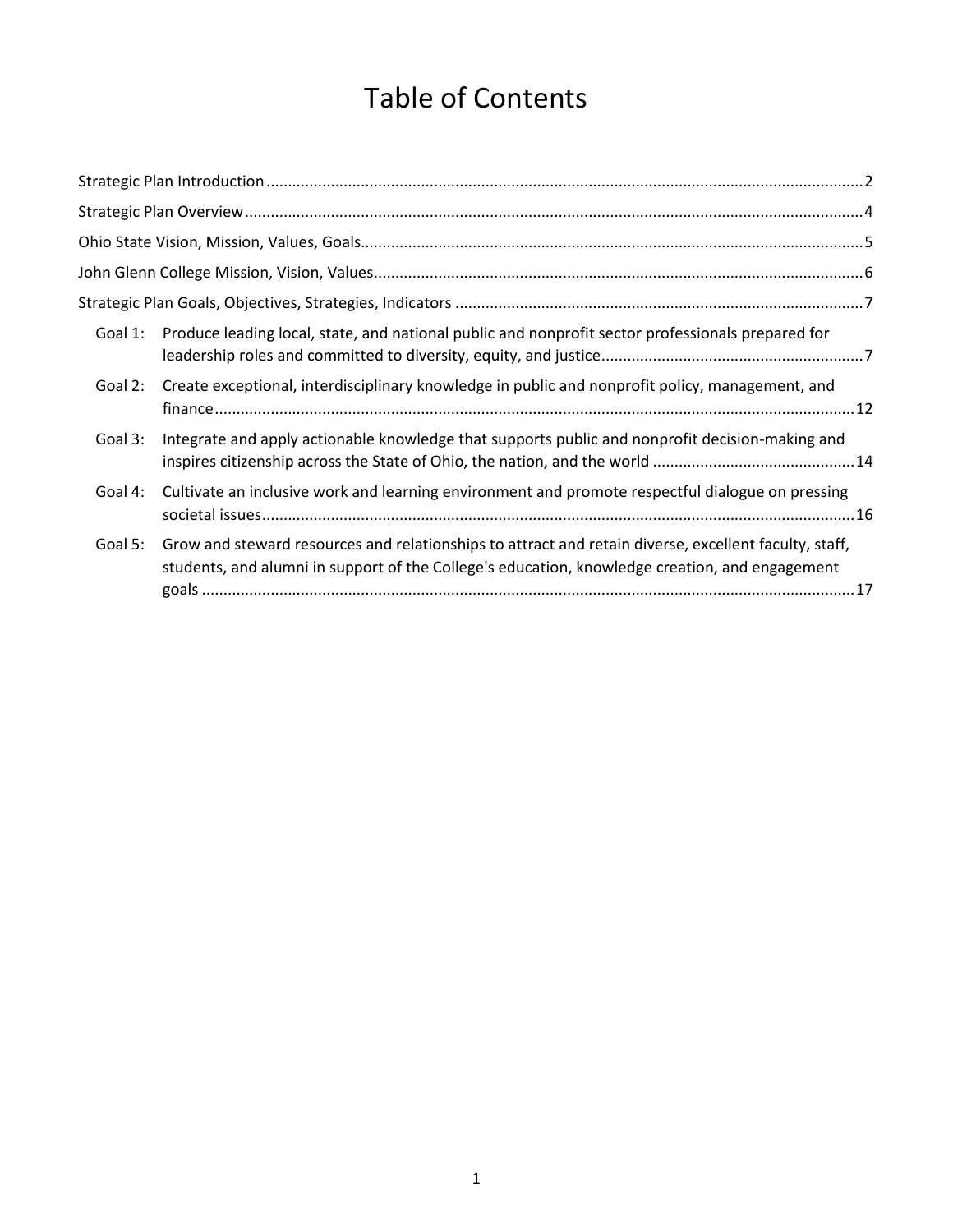## Strategic Plan Introduction

<span id="page-2-0"></span>Over the last two years, three pandemics have stunned Ohio, the nation, and the globe: COVID-19 has strained the health care delivery system, resulted in hundreds of thousands of deaths in the United States, and transformed the way we work, learn, and interact in the world; the murder of George Floyd by a Minneapolis police officer in May 2020 unleashed an awakening around race and social justice; and the Capitol riots of January 6, 2021 following the 2020 U.S. presidential election undermined election integrity and called into question the durability of democratic institutions.

One view of these events is that they've upended public affairs education, research and engagement by bringing new issues to the forefront. COVID-19 prevented traditional face-to-face instruction and demanded virtual delivery. The racial and social justice awakening centered diversity, equity, and inclusion (DEI) at the heart of public affairs education. The Capitol riots reminded the discipline of the foundational importance of civics education.

Another view is that these events accelerated trends that were already underway. Many public affairs programs had built online degree programs. The intensified focus on DEI is part of a growing movement in the field around justice and fairness for disadvantaged groups, notably communities of color. The integrity of election administration and the primacy of democratic institutions is part of the field's historical roots, with renewed attention following the contested presidential election of 2000.

Either as disrupters or accelerators, these parallel events have sharpened the focus on the inequities present in many public service delivery systems (and an accompanying lack of faith and trust in those systems), the primacy of democratic institutions, and the need to think innovatively about how scholars and students conduct research, deliver knowledge to diverse constituencies, and engage communities. These three events have also made planning and strategizing for the future more challenging as the environment is increasingly fluid, dynamic, and uncertain.

Just over five years ago, the Ohio State University's John Glenn College of Public Affairs launched its inaugural strategic plan for the College. A strategic scan identified five trends that informed planning.

*Citizens have lost confidence and faith in government, but the current generation of college- and graduate-age students is highly civically engaged.*

*Public problems are increasingly complex and ignore geographic and sectoral boundaries requiring interdisciplinary, evidence-based solutions that can be developed for and communicated to Ohio's and the nation's public and nonprofit decision-makers.*

*The State of Ohio shares America's public challenges presenting Ohio State the opportunity to produce innovative public policy, management, and finance solutions to the next generation of public leaders.*

*Public discourse is increasingly rancorous and combative requiring that public universities provide forums to promote civil discourse and civic engagement.*

*The environment of public affairs education is increasingly competitive and uncertain demanding that public affairs programs be nimble, fiscally prudent, and focused on their core asset – their people.* 

Five years later, the triple pandemic has only heightened, not diminished, each one of them. As the College entered this most recent round of planning, these trends remain as anchors for strategizing.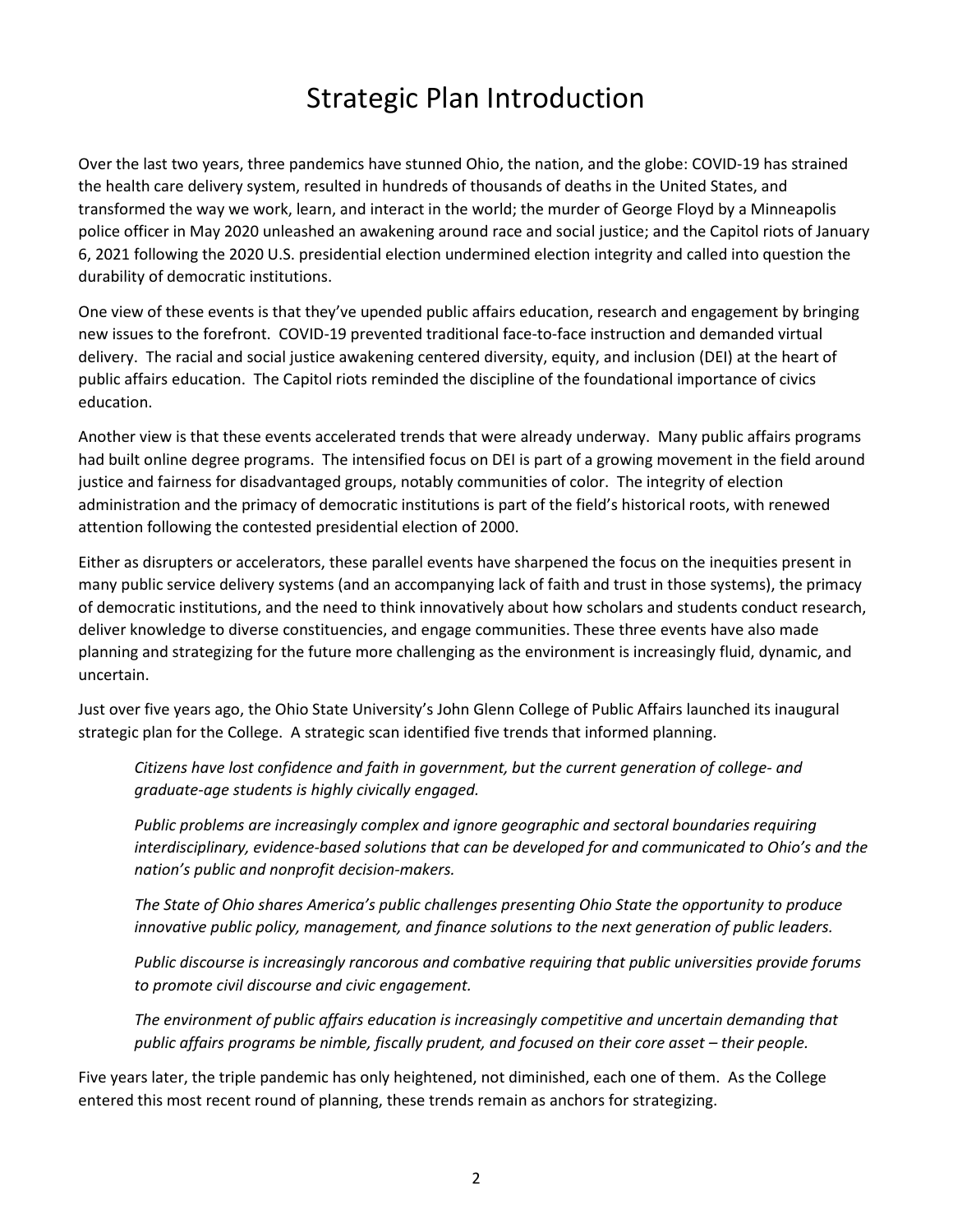At the same time, the Ohio State University has welcomed new leadership, notably the university's 16<sup>th</sup> president, Dr. Kristina M. Johnson, and a new provost, Dr. Melissa Gilliam. Throughout her first year, and cemented with her investiture in November of 2021, President Johnson has charted an ambitious agenda to make the Ohio State University the premiere land grant institution in the country. In her investiture she elevated five strategic priorities for the University.

- Promote diversity, equity, and inclusion across the university
- Increase access and affordability for students by creating pathways that reduce student's reliance on debt to finance their education
- Diversify and grow the faculty over the next ten years
- Enhance the university's research impact by doubling research expenditures over the next ten years
- Respond to the changing dynamics of higher education and expand the university's reach by increasing the number of students participating in online education.

These goals align with the Glenn College's mission and objectives. In undertaking this current strategic plan, the College explicitly sought pathways to connect college goals to university priorities.

To start, rather than only a stand-alone goal, DEI is explicitly embedded in the College's values and interwoven throughout the plan's teaching, research, and engagement goals. In addition, a complementary DEI plan accompanies the strategic plan.

The College is committed to increasing access and affordability for students by reducing barriers to participating in degree programs, providing support for student success, increasing paid internship opportunities, and generating more philanthropy for scholarships.

To diversify and grow the faculty, the College has entered into a partnership with the Kirwan Institute for the Study of Race and Ethnicity to support a post-doc that provides research opportunities around race and public policy, as well as preparation for a future faculty position. This serves as a precursor for establishing a post-doc to tenure-track pathway in the College. In addition, the College will partner with other academic partners to hire new interdisciplinary faculty through programs like RAISE.

To enhance the College's state and national research impact, the College will establish a faculty director for research position to identify and develop strategies and tactics needed to grow impactful and extramurally funded research. The College will also strengthen its presence in Washington DC through the creation of an academic research center to attract more faculty to serve in residence in the nation's capital, and build relationships with federal funding agencies.

To expand the university's online reach, the College will seek to accredit its new graduate online Master of Public Administration and Leadership, and work with university partners to increase enrollment in this degree and accompanying online academic and workforce certificates.

These activities are built on a foundational commitment to public affairs education, scholarship and engagement rooted in previous investments from prior strategic planning efforts. While the environment of public affairs education is more unstable, the College will continue many of the successful strategies that have propelled it to date.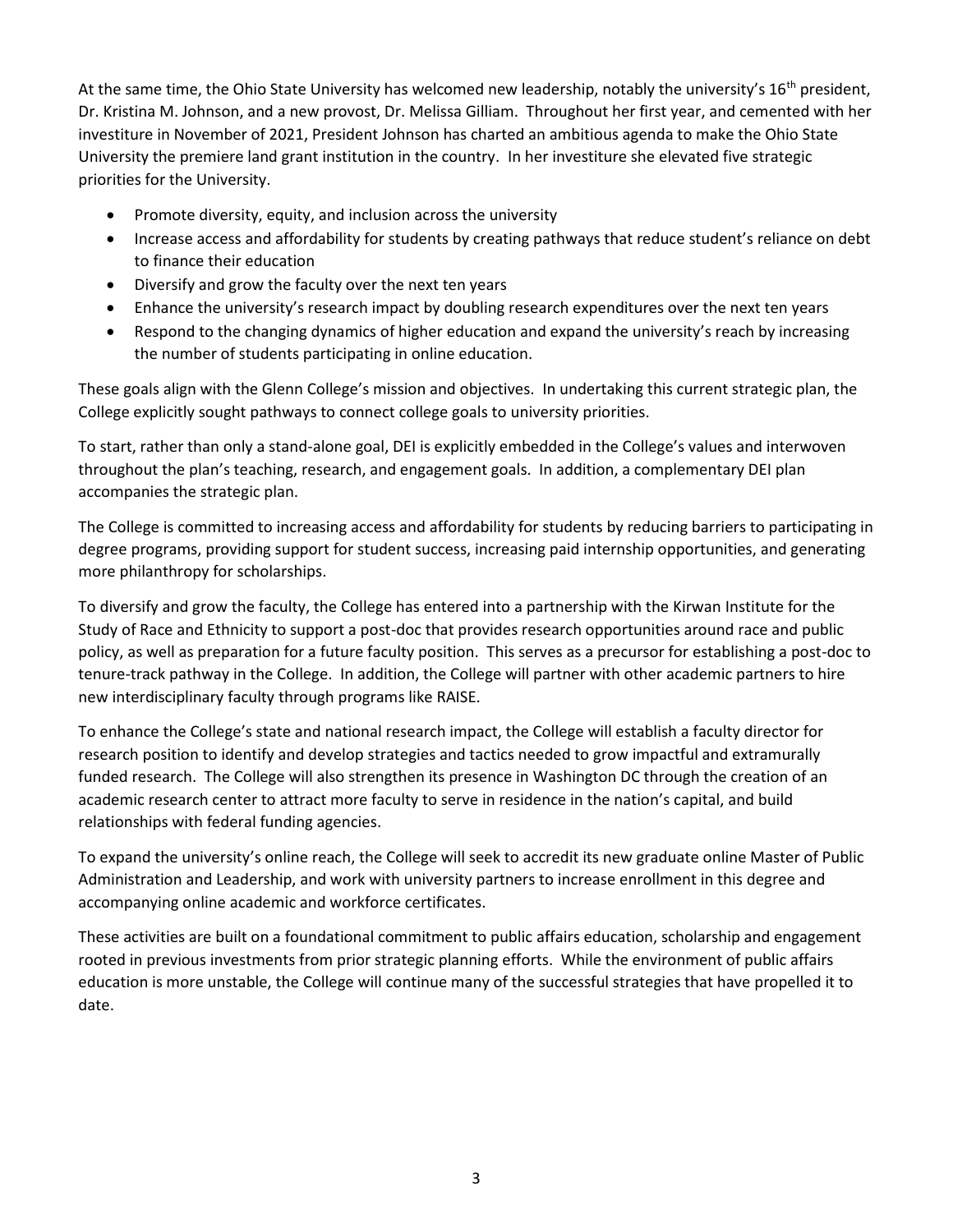## Strategic Plan Overview

<span id="page-4-0"></span>The John Glenn College of Public Affairs strategic planning effort began in 2007 with the creation of the John Glenn School of Public Affairs. At that time, the school's creation established the core mission of the program as an interdisciplinary enterprise for research, teaching, and service around the core areas of public affairs – public policy analysis and evaluation, public and nonprofit management, administration and leadership, and public budgeting and finance. The elevation of the school to college-status in spring of 2015 solidified the core mission and emphasized the aspiration to serve the State of Ohio, become a distinguished national program, and serve as the integrator for public affairs scholarship and application across the university, while upholding a culture of diversity, equity, and inclusion.

Given the college's continued upward trajectory, the strategic planning process has been iterative. The passage of each milestone (e.g. attaining college status) has been a step towards becoming a public affairs program with state and national impact. Because the field of public affairs is dynamic and competitive, the college's planning has focused on constant improvement rather than the achievement of a single goal. The primary impetus for strategizing emerges from within the college to serve its primary stakeholders:

- the graduate and undergraduate students that enroll in the college's degree granting programs
- the public and nonprofit sector professionals and organizations that participate in the college's professional development programs
- the alumni of the college's array of education and training programs
- the scholars at other public affairs programs and related research enterprises that participate in scholarly inquiry around public policy, management, and finance questions
- the individual and institutional donors that give generously to support the college's programs
- the local, state, and national public and nonprofit decision makers who rely on the research created at the college and across the university to make informed decisions and run effective programs to serve the public interest
- the collaborators and partners across The Ohio State University who work with the Glenn College in pursuit of the University's land grant mission to serve the state and the nation.

The dean and chief administrative officer lead the ongoing process of strategic planning in consultation with the college's alumni, Board of Distinguished Visitors, faculty, staff, students, university leaders and partners, and other key stakeholders. The college's Budget and Strategic Planning Committee serves as the primary mechanism for assessing strategic planning proposals and incorporating them into the strategic plan. Individual academic and administrative units within the college are tasked with an annual work-planning and goal-setting process that aligns with the strategic plan. The College's strategic plan is also designed to align with the mission and goals of the University's Time and Change strategic plan.

From March through December 2021, the creation of this plan brought together dozens of the college's stakeholders in conversation about the goals and of objectives of the college, the strategies used to achieve them, and the indicators measuring performance.

Given the ongoing nature of strategizing and planning, the current strategic plan is designed to propel ongoing conversations within and outside the college about the direction and programmatic activities of the college for a three-year period, AY 2021-2022 through AY 2023-2024.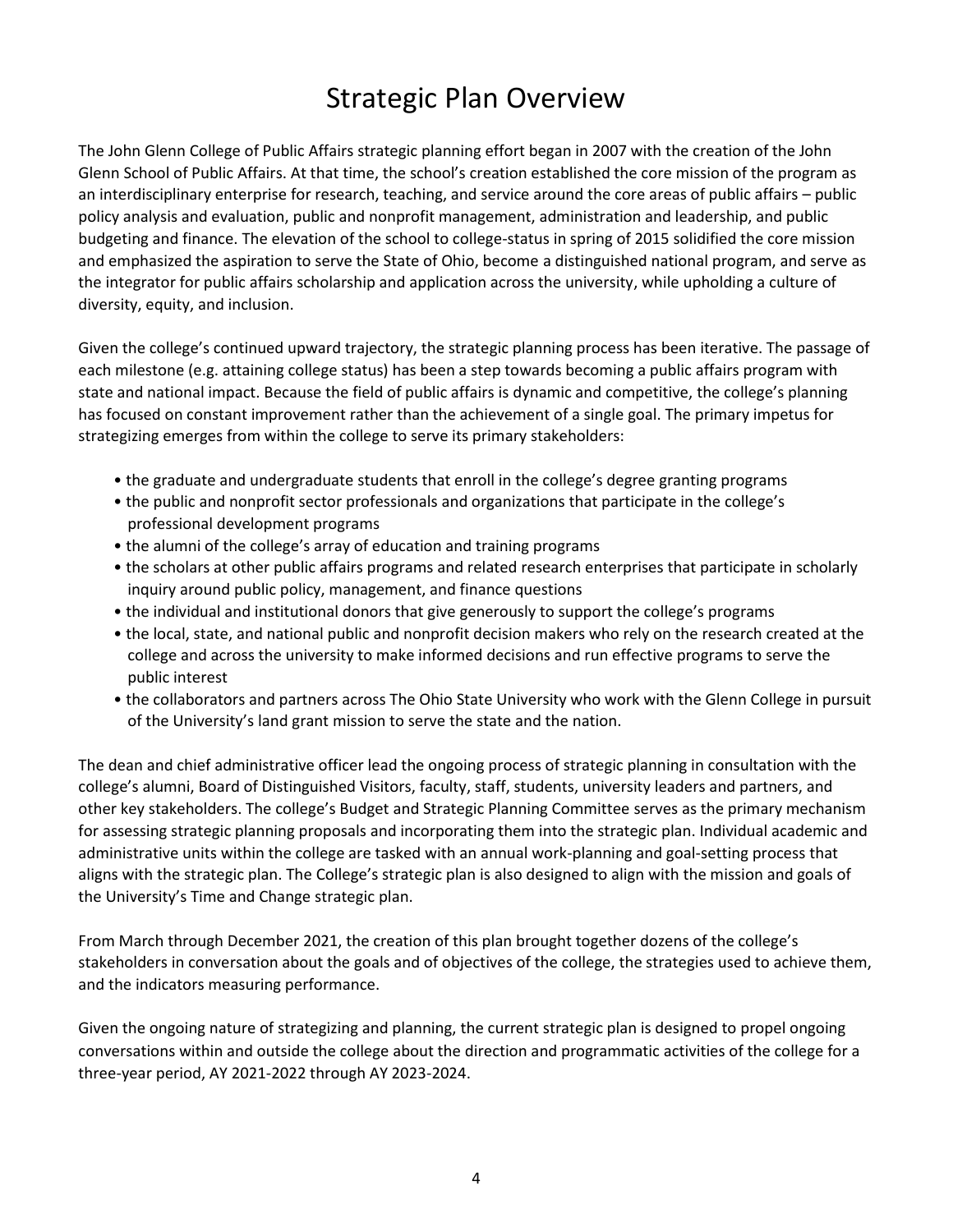## Ohio State Vision, Mission, Values, Goals

<span id="page-5-0"></span>The fundamental values and goals we embrace nurture the growth of every student and define the quality and character of an Ohio State degree. $1$ 

#### VISION

The Ohio State University is the model 21st-century public, land grant, research, urban, community engaged institution.

#### MISSION

The university is dedicated to:

- Creating and discovering knowledge to improve the well-being of our state, regional, national and global communities;
- Educating students through a comprehensive array of distinguished academic programs;
- Preparing a diverse student body to be leaders and engaged citizens;
- Fostering a culture of engagement and service.

We understand that diversity and inclusion are essential components of our excellence.

#### **VALUES**

Shared values are the commitments made by the University community in how we conduct our work. At The Ohio State University we value:

- Excellence and Impact
- Diversity and Innovation
- Inclusion and Equity
- Care and Compassion
- Integrity and Respect

#### CORE GOALS

Four institution-wide goals are fundamental to the University's vision, mission and future success:

**Teaching and Learning** - To provide an unsurpassed, student-centered learning experience led by engaged world-class faculty and staff and enhanced by a globally diverse student body.

**Research and Innovation** - To create distinctive and internationally recognized contributions to the advancement of fundamental knowledge and scholarship and toward solutions of the world's most pressing problems.

**Outreach and Engagement** - To advance a culture of engagement and collaboration involving the exchange of knowledge and resources in a context of reciprocity with the citizens and institutions of Ohio, the nation, and the world.

**Resource Stewardship** - To be an affordable public university, recognized for financial sustainability, unparalleled management of human and physical resources, and operational efficiency and effectiveness.

<sup>&</sup>lt;sup>1</sup> See **OAA Mission Vision Values Goals**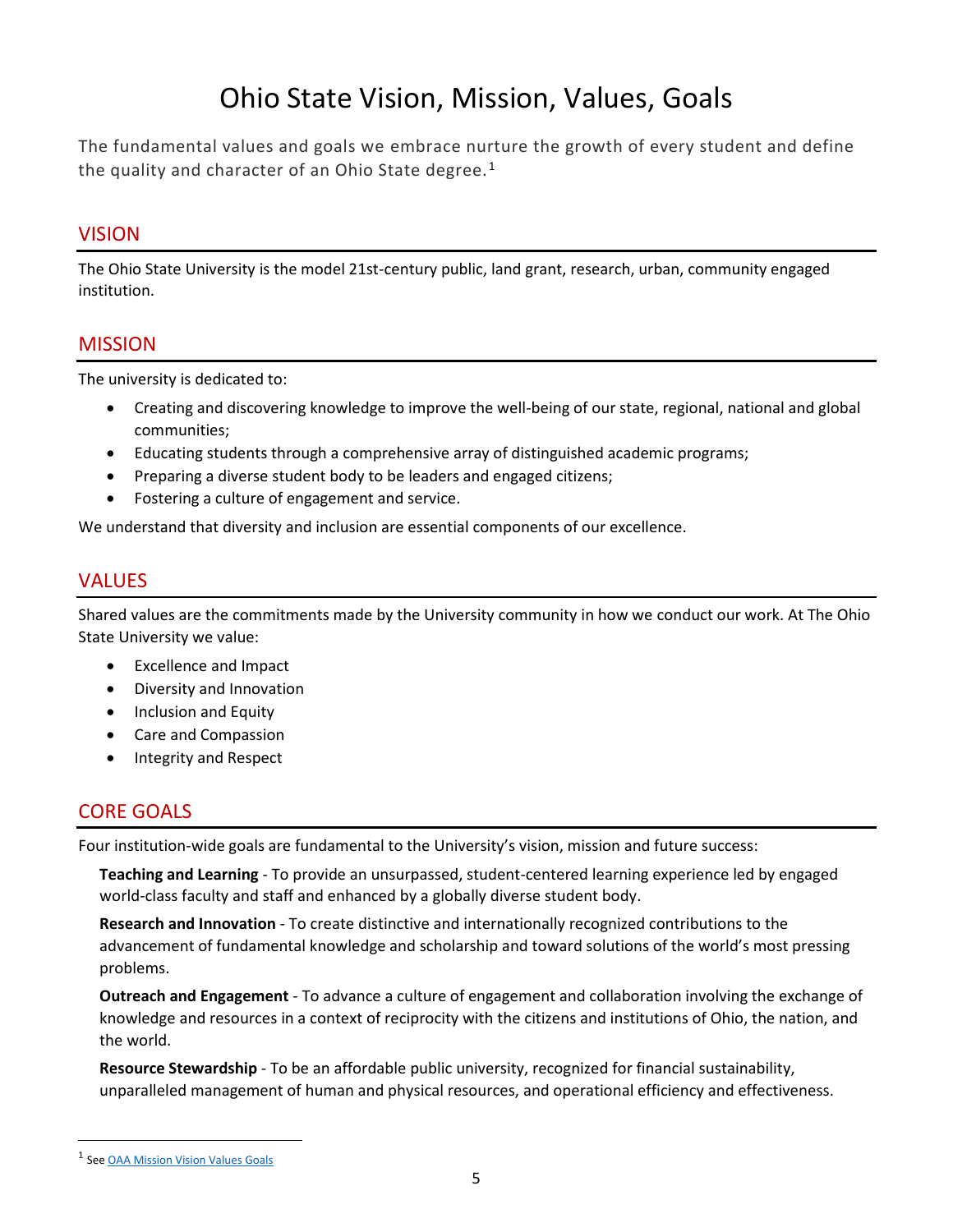## John Glenn College Mission, Vision, Values

#### <span id="page-6-0"></span>COLLEGE MISSION & VISION

The faculty, staff, students, and alumni of the Glenn College embrace the ideals of democratic citizenship and public leadership in our mission to:

- Prepare tomorrow's public and nonprofit leaders through education, training, and professional development;
- Help solve public problems and build knowledge in the field of public affairs through interdisciplinary research; and,
- Integrate knowledge from inside and outside the university and transfer that knowledge to external stakeholders in the public, nonprofit, and private sectors across Ohio, the nation, and the globe.

Our long-term vision is to serve as a model in public higher education for producing democratic citizens and public and nonprofit leaders, and creating, translating, and applying research that serves the public interest across the State of Ohio and the nation.

#### COLLEGE VALUES

Senator John Glenn devoted his life to the cause of others as a Marine, an astronaut, a Senator, and an educator. We actively follow his call to inspire citizenship and develop leadership in pursuit of an inclusive common good. These values guide our research, our teaching, and our engagement with the community.

#### **Diversity and Pluralism**

We seek different experiences, ideas, approaches, and perspectives.

#### **Equity and Justice**

We believe everyone deserves dignity and fair treatment.

#### **Excellence and Integrity**

We work honestly, transparently, and ethically.

#### **Inclusion and Collaboration**

We aspire to be a welcoming, cooperative, and supportive community.

#### **Independence and Curiosity**

We strive to be objective, reflective, and inquisitive.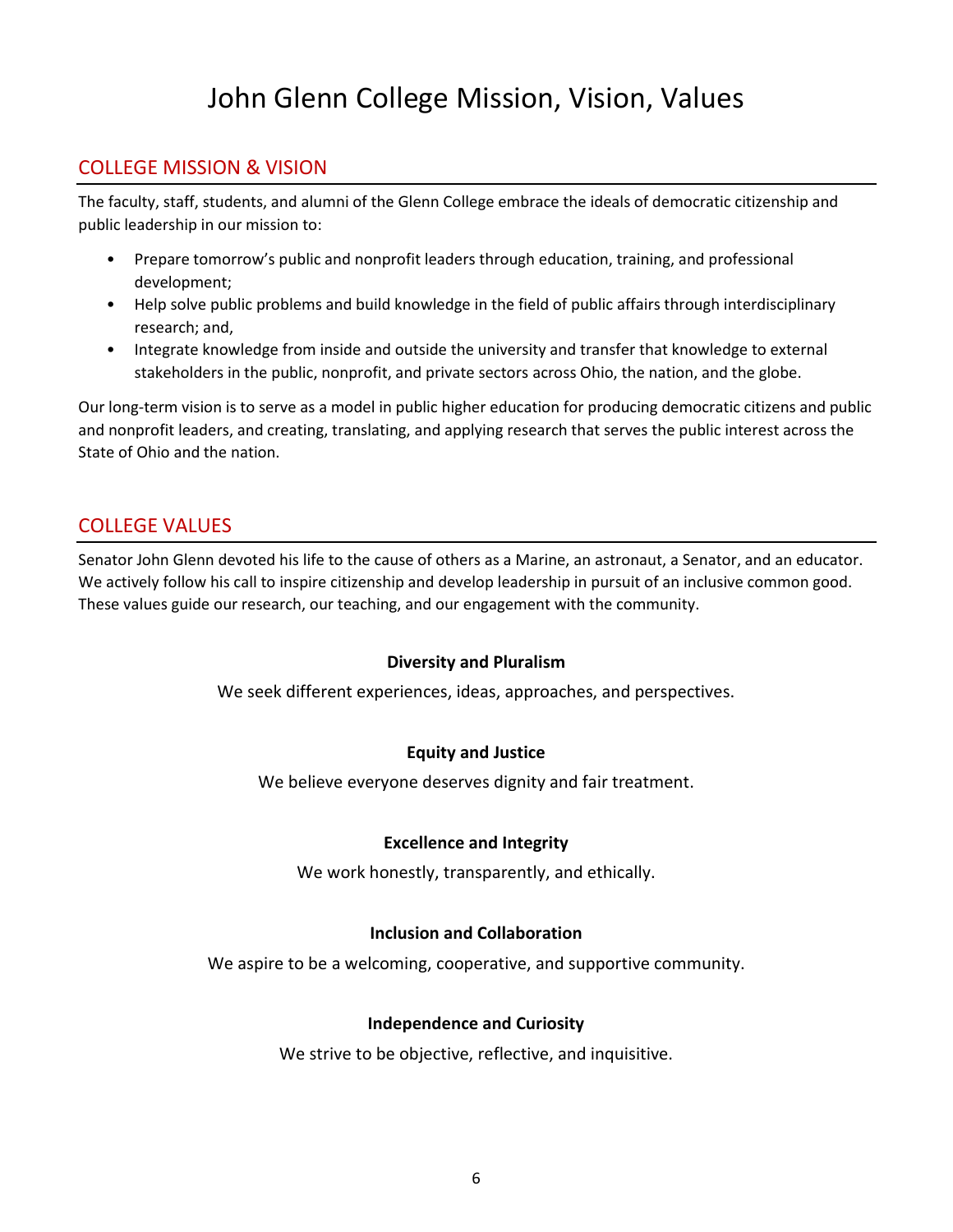## <span id="page-7-0"></span>Strategic Plan Goals, Objectives, Strategies, Indicators

#### <span id="page-7-1"></span>Goal 1: Produce leading local, state, and national public and nonprofit sector professionals prepared for leadership roles and committed to diversity, equity, and justice

#### **Goal 1.1 Diversify the student body to reflect the composition of the nation**

- Strategy 1.1a Recruit and yield a pool of diverse students into Glenn College degree, experiential, and professional development programs, with a focus on racially and ethnically diverse students
- Strategy 1.1b Represent diverse student experiences and voices
- Strategy 1.1c Review application and admissions requirements and standards to eliminate unfair barriers to admission
- Strategy 1.1d Retain students by providing proactive support and access to resources recognizing individual student's unique lived experiences
- Strategy 1.1e Recruit and retain diverse and highest quality doctoral students whose interests align with the research interests of Glenn College faculty

| <b>Indicators</b>                                                                                     | 2020/21<br><b>Benchmark</b> | 2021/22<br>Goal | 2022/23<br>Goal | 2023/24<br>Goal |
|-------------------------------------------------------------------------------------------------------|-----------------------------|-----------------|-----------------|-----------------|
| Undergrad, % racially/ethnically diverse                                                              | 21.7%                       | >20%            | > 20%           | >20%            |
| Graduate professional, %<br>racially/ethnically diverse                                               | 19%                         | >20%            | >20%            | >20%            |
| PhD, % of first-year <sup>2</sup> students who are<br>members of a racial or ethnic minority<br>group | 29%                         | >20%            | >20%            | >20%            |
| PhD, % of first-year students receiving a<br>University Diversity Enrichment<br>Fellowship            | 14%                         | 30%             | 30%             | 30%             |
| PhD, % of first-year students who are<br>first-generation <sup>3</sup>                                | 14%                         | 10%             | 10%             | 10%             |
| Professional Development, %<br>racially/ethnically diverse                                            | (new<br>measure)            | $>20\%$         | >20%            | >20%            |

#### **Goal 1.2 Increase enrollment in Glenn College educational and professional development programs**

Strategy 1.2a Offer innovative, high quality educational and professional development programs

- Strategy 1.2b Integrate technology into educational and professional development programs
- Strategy 1.2c Grow distance learning programs and participation
- Strategy 1.2d Increase awareness of the discipline, college offerings, and outcomes
- Strategy 1.2e Increase awareness of Washington DC curricular programs

<sup>2</sup> First-year PhD program indicators are rolling three-year averages

 $3$  For this indicator, first generation is defined as first in a student's family to attend college.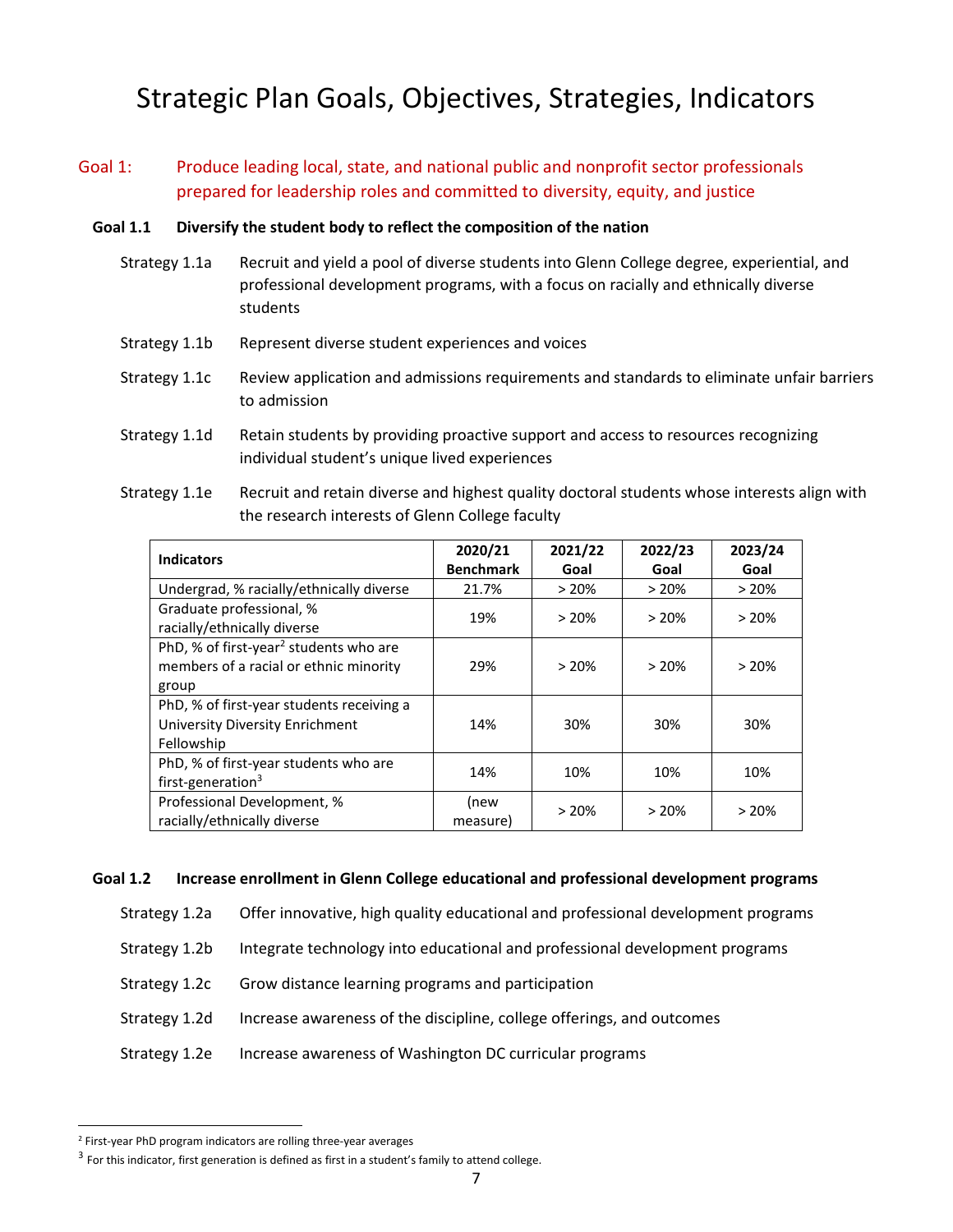| <b>Indicators</b>                                        | 2020/21          | 2021/22 | 2022/23 | 2023/24 |
|----------------------------------------------------------|------------------|---------|---------|---------|
|                                                          | <b>Benchmark</b> | Goal    | Goal    | Goal    |
| BA/BS, # of applicants                                   | 165              | 180     | 200     | 215     |
| MPA, # of applicants                                     | 206              | 210     | 220     | 230     |
| MA, # of applicants                                      | 37               | 40      | 40      | 40      |
| MPAL, # of applicants                                    | 70               | 90      | 95      | 105     |
| Professional Development, # of LCERT                     | 134              | 136     | 138     | 140     |
| applicants                                               |                  |         |         |         |
| BA/BS, yield %                                           | 44%              | 50%     | 50%     | 50%     |
| MPA, yield %                                             | 63%              | > 50%   | > 50%   | > 50%   |
| MA, yield %                                              | 67%              | 90%     | 90%     | 90%     |
| MPAL, yield %                                            | 97%              | > 85%   | >85%    | >85%    |
| Professional Development, LCERT yield                    | 72%              | 100%    | 100%    | 100%    |
| %                                                        |                  |         |         |         |
| BA, total students                                       | 386              | 415     | 435     | 450     |
| BS, total students                                       | 136              | 145     | 155     | 175     |
| MPA, total students                                      | 110              | 115     | 120     | 120     |
| MA, total students                                       | 38               | 35      | 35      | 35      |
| MPAL, total students                                     | 83               | 85      | 90      | 100     |
| PhD, total students                                      | 25               | 25      | 25      | 25      |
| Professional Development, # of MAPS                      | 1,248            | 1,280   | 1,344   | 1,411   |
| students                                                 |                  |         |         |         |
| Professional Development, # of LCERT                     | 80               | 100     | 120     | 120     |
| students                                                 |                  |         |         |         |
| Number of students enrolled in                           | 72               | 72      | 95      | 100     |
| Washington DC curricular programs <sup>4</sup>           |                  |         |         |         |
| Undergraduate, total credit hours <sup>5</sup>           | 6,694            | 7,773   | 8,162   | 8,570   |
| Graduate, total credit hours <sup>5</sup>                | 5,437            | 5,864   | 6,333   | 6,840   |
| Academic certificates, # of<br>participants <sup>6</sup> | 30               | 40      | 45      | 50      |

**Goal 1.3 Offer the highest quality educational and professional development programs for students, working professionals, and alumni, preparing them for lifelong careers in the public and nonprofit sector that deliver value to employers** 

- Strategy 1.3a Secure and maintain external accreditation for relevant programs (e.g., MA, MPA, MPAL)
- Strategy 1.3b Provide training and professional development for college educators
- Strategy 1.3c Provide students with high quality services and structured experiential education opportunities that complement their educational program (e.g. advising, career services, alumni mentoring, and networking)
- Strategy 1.3d Assess core educational and professional development programs (e.g. MA, MPA, MPAL, BA, BS, PhD, certificates<sup>7</sup>) on curricular goals and employer needs
- Strategy 1.3e Develop and market new education and professional development programs aligned with the demands of prospective students and employers

<sup>4</sup> These programs include the undergraduate Washington Academic Internship Program (WAIP), the graduate professional DC-MPA, and the graduate Federal Policy and Management Certificate.

<sup>&</sup>lt;sup>5</sup> Total credit hours include LCERT Workforce Development Certificate credit hours

<sup>6</sup> This measure include[s academic certificates, but not workforce development certificates](https://registrar.osu.edu/certificates/index.html)

<sup>&</sup>lt;sup>7</sup> Include[s workforce development certificates and academic certificates](https://registrar.osu.edu/certificates/index.html)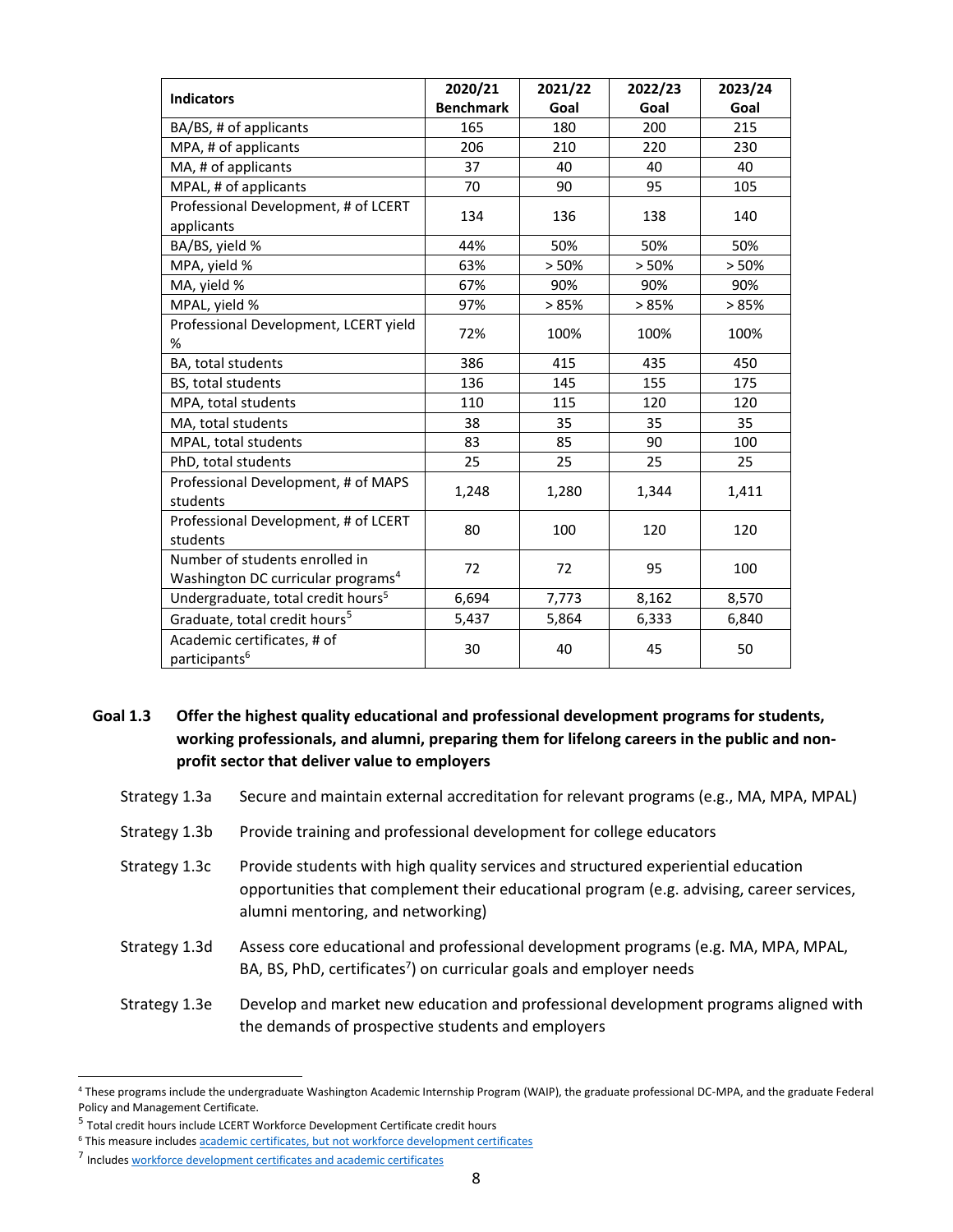- Strategy 1.3f Position doctoral students for academic and analytical employment by facilitating research collaborations between doctoral students and Glenn College faculty with high likelihood to generate research in top-tier academic outlets
- Strategy 1.3g Position doctoral students for academic and analytical employment by ensuring that every doctoral student has the required preparation and opportunity to teach or serve as a teaching assistant during their degree program

| <b>Indicators</b>                                             | 2020/21          | 2021/22    | 2022/23    | 2023/24    |
|---------------------------------------------------------------|------------------|------------|------------|------------|
|                                                               | <b>Benchmark</b> | Goal       | Goal       | Goal       |
| MPA, accreditation status                                     | Fully            | Fully      | Fully      | Fully      |
|                                                               | Accredited       | Accredited | Accredited | Accredited |
| MA, accreditation status                                      | Fully            | Fully      | Fully      | Fully      |
|                                                               | Accredited       | Accredited | Accredited | Accredited |
| MPAL, accreditation status                                    | Not Yet          | Fully      | Fully      | Fully      |
|                                                               | Accredited       | Accredited | Accredited | Accredited |
| BA/BS, graduation rate                                        | 95%              | > 90%      | > 90%      | > 90%      |
| MPA, two-year graduation rate                                 | 74%              | >75%       | >75%       | >75%       |
| MA, two-year graduation rate                                  | 71%              | >70%       | >70%       | >70%       |
| MPAL, two-year graduation rate                                | 89%              | >70%       | >70%       | >70%       |
| PhD, five-year graduation rate <sup>8</sup> (all<br>students) | 58%              | 65%        | 65%        | 65%        |
| PhD, five-year graduation rate (post-                         |                  |            |            |            |
| candidacy students)                                           | 64%              | 75%        | 75%        | 75%        |
| PhD, seven-year graduation rate (post-                        | 64%              | 100%       | 100%       | 100%       |
| candidacy students)                                           |                  |            |            |            |
| PhD, average time to complete degree                          | 5.7 years        | 5.0 years  | 5.0 years  | 5.0 years  |
| PhD, % graduating with teaching/TA<br>experience              | 100%             | 100%       | 100%       | 100%       |
| PhD, % graduating with peer-reviewed                          | 70%              | 90%        | 90%        | 90%        |
| publication                                                   |                  |            |            |            |
| Graduate, % of courses taught by public                       | 35%              | 30-40%     | 30-40%     | 30-40%     |
| sector professionals                                          |                  |            |            |            |
| Undergrad, % of courses taught by                             | 26%              | 25-35%     | 25-35%     | 25-35%     |
| public sector professionals                                   |                  |            |            |            |
| Academic certificates, # of programs                          | 3                | 4          | 5          | 6          |
| Academic certificate, % of alumni                             |                  |            |            |            |
| improving their employment                                    | (new             |            |            |            |
| circumstances (promotion, raise, new                          | measure)         | 20%        | 20%        | 20%        |
| job) within 12 months of completing the                       |                  |            |            |            |
| certificate                                                   |                  |            |            |            |
| Workforce development certificate, % of                       |                  |            |            |            |
| alumni improving their employment                             | (new             |            |            |            |
| circumstances (promotion, raise, new                          | measure)         | 20%        | 20%        | 20%        |
| job) within 12 months of completing the                       |                  |            |            |            |
| certificate                                                   |                  |            |            |            |
| BA/BS, placement rate                                         | 91%              | >85%       | > 90%      | > 90%      |
| MPA, placement rate                                           | 95%              | >85%       | > 90%      | > 90%      |
| BA graduates, employment sector                               | Local 2%         | Local 10%  | Local 10%  | Local 10%  |
| distribution                                                  | State 16%        | State 20%  | State 20%  | State 20%  |
|                                                               | Federal 6%       | Federal 5% | Federal 5% | Federal 5% |
|                                                               | Nonprofit        | Nonprofit  | Nonprofit  | Nonprofit  |
|                                                               | 26%              | 25%        | 25%        | 25%        |
|                                                               | Private 36%      |            |            |            |

<sup>8</sup> PhD graduation rates are three-year rolling averages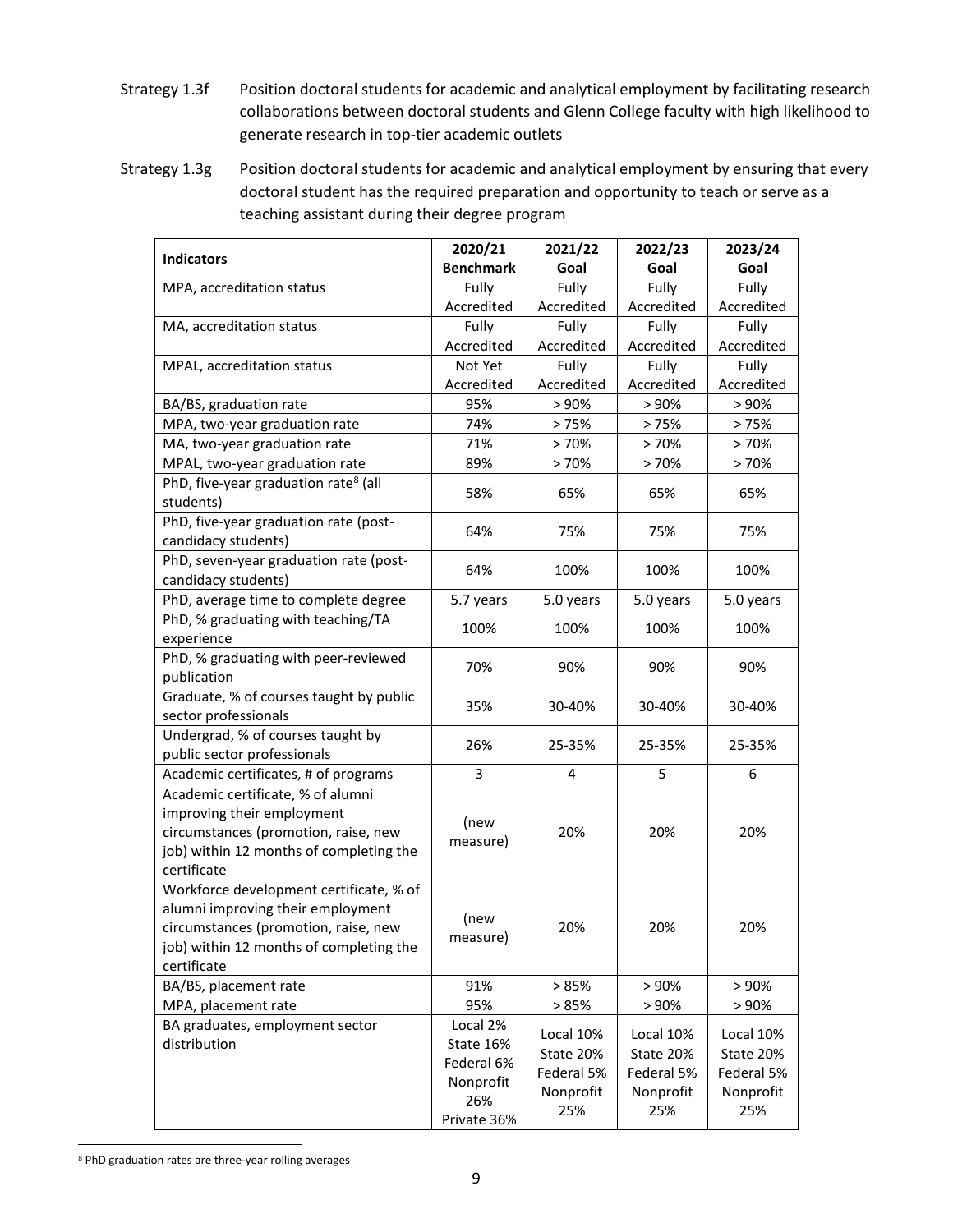|                                                                       | Grad Sch.   | Private   | Private   | Private   |
|-----------------------------------------------------------------------|-------------|-----------|-----------|-----------|
|                                                                       | 14% (N=13)  | 20%       | 20%       | 20%       |
|                                                                       |             | Grad Sch. | Grad Sch. | Grad Sch. |
|                                                                       |             | 20%       | 20%       | 20%       |
| BS graduates, employment sector                                       |             | Local 10% | Local 10% | Local 10% |
| distribution                                                          | Local 20%   | State 15% | State 15% | State 15% |
|                                                                       | State 20%   | Federal   | Federal   | Federal   |
|                                                                       | Federal 7%  | 10%       | 10%       | 10%       |
|                                                                       | Nonprofit   | Nonprofit | Nonprofit | Nonprofit |
|                                                                       | 26%         | 25%       | 25%       | 25%       |
|                                                                       | Private 27% | Private   | Private   | Private   |
|                                                                       | Grad Sch.   | 20%       | 20%       | 20%       |
|                                                                       | $0\%$ (N=6) | Grad Sch. | Grad Sch. | Grad Sch. |
|                                                                       |             | 20%       | 20%       | 20%       |
| MPA graduates, employment sector                                      |             | Local 20% | Local 20% | Local 20% |
| distribution                                                          | Local 9%    | State 30% | State 30% | State 30% |
|                                                                       | State 41%   | Federal   | Federal   | Federal   |
|                                                                       | Federal 9%  | 10%       | 10%       | 10%       |
|                                                                       | Nonprofit   | Nonprofit | Nonprofit | Nonprofit |
|                                                                       | 18%         | 20%       | 20%       | 20%       |
|                                                                       | Private 24% | Private   | Private   | Private   |
|                                                                       |             | 20%       | 20%       | 20%       |
| PhD graduates, % employed within one                                  |             |           |           |           |
| year of graduation                                                    | 90%         | 100%      | 100%      | 100%      |
| PhD graduates, % graduating within last                               |             |           |           |           |
| three years who have taken a tenure                                   | 40%         | 50%       | 50%       | 50%       |
| track job                                                             |             |           |           |           |
| Glenn College Alumni, %                                               |             |           |           |           |
| "agree/somewhat agree" with "My                                       |             |           |           |           |
| education in public affairs from the Ohio                             | (new        | > 80%     | > 80%     | > 80%     |
| State University prepared me for my                                   | measure)    |           |           |           |
| career"                                                               |             |           |           |           |
| Average SEI, Faculty, Undergrad                                       | 4.2         | 4.5       | 4.5       | 4.5       |
| Average SEI, Doctoral, Undergrad                                      | 4.5         | 4.4       | 4.4       | 4.4       |
| Average SEI, Adjuncts, Undergrad                                      | 4.3         | 4.4       | 4.4       | 4.4       |
| Average SEI, Faculty, Grad Prof                                       | 4.6         | 4.5       | 4.5       | 4.5       |
| Average SEI, Adjuncts, Grad Prof                                      | 4.4         | 4.4       | 4.4       | 4.4       |
| Average satisfaction ratings, Professional<br>Development Instructors | 4.7         | > 4.5     | > 4.5     | > 4.5     |

#### **Goal 1.4 Prepare students, working professionals, and alumni for leadership roles that promote equity and justice**

Strategy 1.4a Recruit and retain diverse employees

Strategy 1.4b Prioritize diversity, equity, and inclusion throughout curricular and co-curricular activities

Strategy 1.4c Incorporate student and stakeholder assessment feedback into programming decisions

| <b>Indicators</b>                                                        | 2020/21<br><b>Benchmark</b> | 2021/22<br>Goal | 2022/23<br>Goal | 2023/24<br>Goal |
|--------------------------------------------------------------------------|-----------------------------|-----------------|-----------------|-----------------|
| Academic, % of courses with diverse<br>content                           | (new<br>measure)            | >80%            | >90%            | $> 90\%$        |
| Professional Development, % of academic<br>programs with diverse content | 100%                        | 100%            | 100%            | 100%            |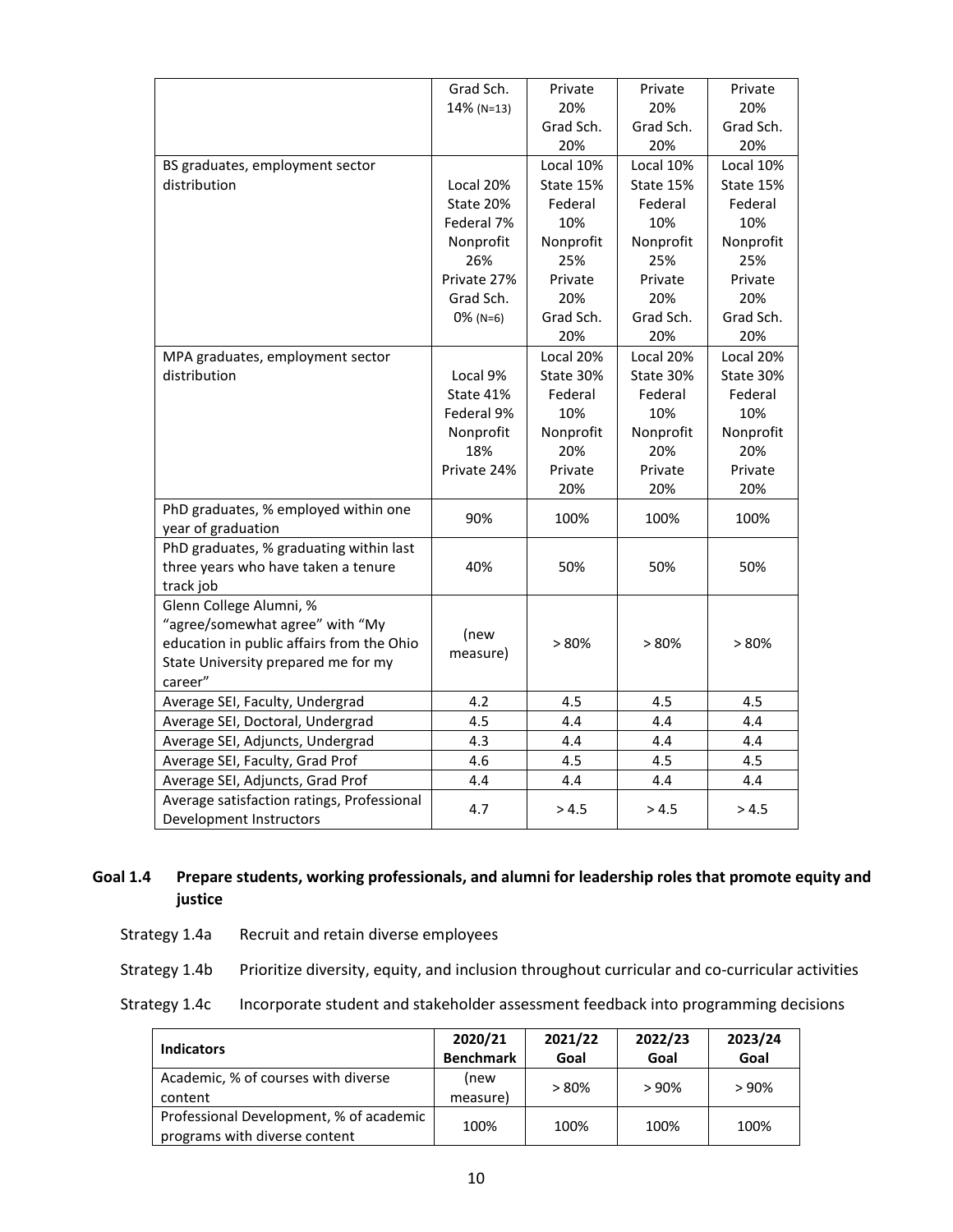| Professional Development, % of MAPS<br>diversity courses                                                                                                                                       | 19%              | 20% | 20% | 20% |
|------------------------------------------------------------------------------------------------------------------------------------------------------------------------------------------------|------------------|-----|-----|-----|
| Undergrad, % of graduating students<br>indicating they gained perspectives<br>needed to "recognize and respect<br>diversity" through their Glenn College<br>curricular experience <sup>9</sup> | new!<br>measure) | 95% | 95% | 95% |

#### **Goal 1.5 Make Glenn College educational and professional development programs affordable and accessible for students, working professionals, and alumni**

- Strategy 1.5a Reduce student costs/debt burden by providing direct financial support
- Strategy 1.5b Identify and share university and external resources for financial support
- Strategy 1.5c Facilitate training and empowerment opportunities that help students search for and secure financial resources and education

| <b>Indicators</b>                              | 2020/21<br><b>Benchmark</b> | 2021/22<br>Goal | 2022/23<br>Goal | 2023/24<br>Goal |
|------------------------------------------------|-----------------------------|-----------------|-----------------|-----------------|
| Undergrad, % of students receiving             |                             |                 |                 |                 |
| Glenn College financial support                | 5%                          | 5%              | 7%              | 9%              |
| (scholarships, fellowships, hourly)            |                             |                 |                 |                 |
| Graduate, % of MPA students receiving          |                             |                 |                 |                 |
| Glenn College/University financial             | 56%                         | 50%             | 50%             | 50%             |
| support (scholarships, fellowships)            |                             |                 |                 |                 |
| PhD, % of first-year students receiving        | 21%                         | 30%             | 30%             | 30%             |
| a University Fellowship                        |                             |                 |                 |                 |
| PhD, % of students funded by faculty           | 32%                         | 35%             | 35%             | 35%             |
| research projects                              |                             |                 |                 |                 |
| Professional Development, % of                 |                             |                 |                 |                 |
| students receiving financial support,          | 88%                         | 80%             | 80%             | 80%             |
| <b>MAPS</b>                                    |                             |                 |                 |                 |
| Professional Development, % of                 |                             |                 |                 |                 |
| students receiving financial support,          | 89%                         | 95%             | 95%             | 95%             |
| <b>LCERT</b>                                   |                             |                 |                 |                 |
| Undergraduate, Debt-to-Earnings                | 0.696                       | $<$ 1           | $<$ 1           | $<$ 1           |
| ratio <sup>10</sup>                            |                             |                 |                 |                 |
| Graduate, Debt-to-Earnings ratio <sup>11</sup> | 0.571                       | $<$ 1           | $<$ 1           | $\leq$ 1        |

#### **Goal 1.6 Integrate and connect the Glenn College's educational and professional development programs for students, working professionals, and alumni**

Strategy 1.6a Draw on existing curriculum to create programs for professional development audiences

 $9$  Measured by a score of 4 or 5 on the annual graduation survey

<sup>&</sup>lt;sup>10</sup> The Ohio State University Public Administration Undergraduate Median Debt and Earnings reported by th[e Wall Street Journal interactive tool.](https://www.wsj.com/articles/financially-hobbled-for-life-the-elite-masters-degrees-that-dont-pay-off-11625752773) Undergraduate debt, \$25,000. Earnings, \$35,914. Ratio = 0.696

<sup>&</sup>lt;sup>11</sup> The Ohio State University Public Administration Graduate Median Debt and Earnings reported by th[e Wall Street Journal interactive tool.](https://www.wsj.com/articles/financially-hobbled-for-life-the-elite-masters-degrees-that-dont-pay-off-11625752773) Graduate debt, \$30,000. Earnings, \$52,549. Ratio = 0.571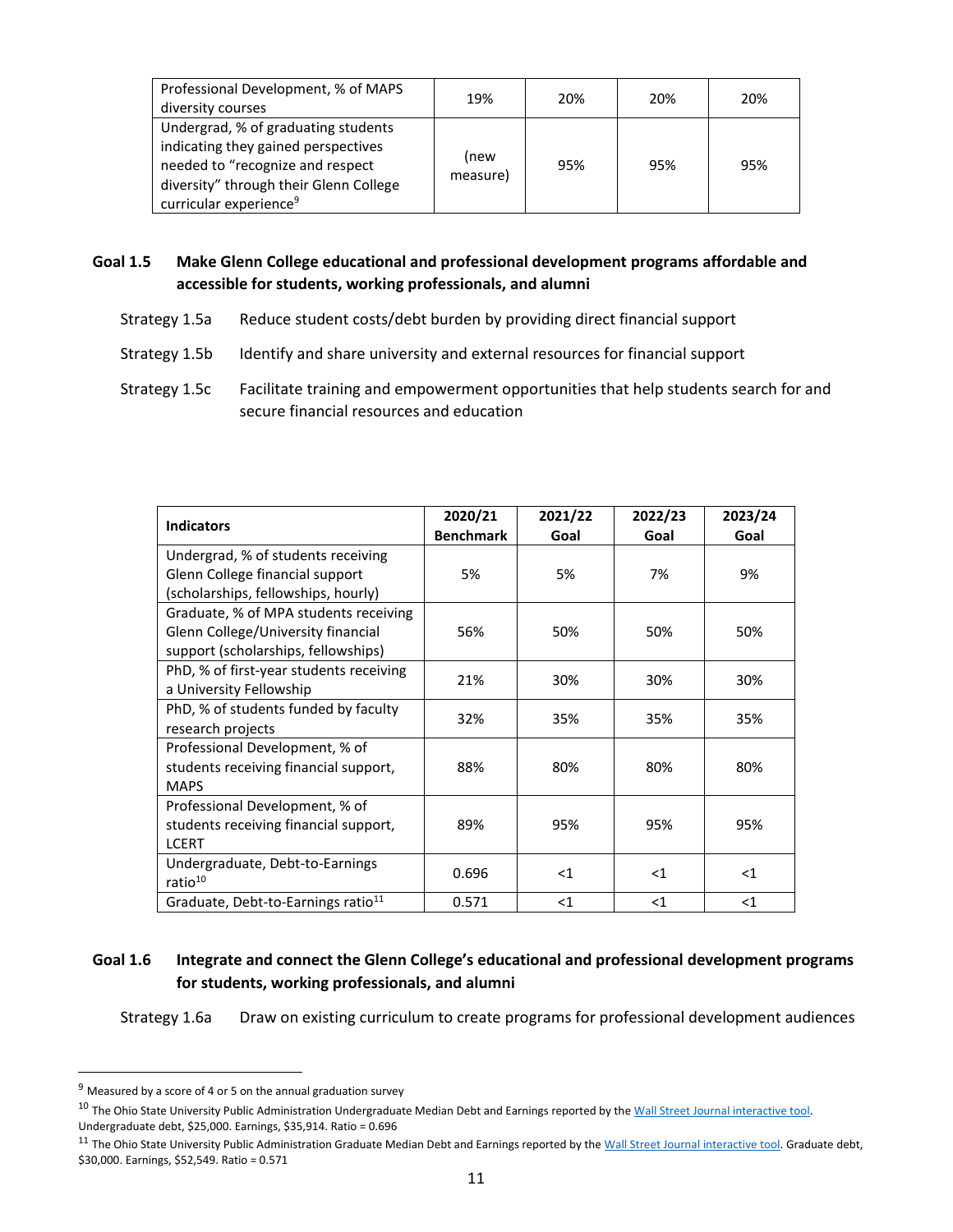#### Strategy 1.6b Partner across teams to develop and implement a variety of training modalities

Strategy 1.6c Engage alumni in Glenn College educational and professional development programs

| <b>Indicators</b>                                                                                      | 2020/21<br><b>Benchmark</b> | 2021/22<br>Goal | 2022/23<br>Goal | 2023/24<br>Goal |
|--------------------------------------------------------------------------------------------------------|-----------------------------|-----------------|-----------------|-----------------|
| Number of tenure-track and clinical faculty<br>teaching in professional development<br>programs        | 5                           | 5               | 6               | 7               |
| Conversion, # of students in academic<br>certificates to Glenn College degree<br>programs              | TBD                         | <b>TBD</b>      | TBD             | TBD             |
| Conversion, # of students in workforce<br>development certificates to Glenn College<br>degree programs | 13                          | 15              | 17              | 19              |
| Glenn Alumni, # enrolled in Professional<br>Development programs in the current year                   | TBD                         | TBD             | TBD             | TBD             |

#### <span id="page-12-0"></span>Goal 2: Create exceptional, interdisciplinary knowledge in public and nonprofit policy, management, and finance

#### **Goal 2.1 Strengthen the Glenn College as a nationally and internationally recognized research leader in core public affairs and specialty areas**

- Strategy 2.1a Recruit and retain well-trained faculty in research areas that build strength in the Glenn College's core of public policy analysis and evaluation, public and nonprofit management, administration and leadership, and public budgeting and finance
- Strategy 2.1b Recruit and retain well-trained faculty in specialty research areas that complement the College's core areas of distinction
- Strategy 2.1c Recruit and retain well-trained faculty to bolster the College's growing academic strength in Washington DC
- Strategy 2.1d Host the editorship of a mainstream public affairs journal (e.g., *Public Administration Review, Journal of Public Administration Research and Theory, Journal of Policy Analysis and Management*)
- Strategy 2.1e Establish a post-doc program to support emergent scholars researching diversity, equity, inclusion, and justice issues

| <b>Indicators</b>                              | 2020/21<br><b>Benchmark</b>                             | 2021/22<br>Goal                                         | 2022/23<br>Goal                                         | 2023/24<br>Goal                                         |
|------------------------------------------------|---------------------------------------------------------|---------------------------------------------------------|---------------------------------------------------------|---------------------------------------------------------|
| Distribution of TIU faculty by rank            | <b>Full 35%</b><br>Associate<br>45%<br>Assistant<br>20% | <b>Full 39%</b><br>Associate<br>35%<br>Assistant<br>26% | <b>Full 43%</b><br>Associate<br>35%<br>Assistant<br>22% | <b>Full 43%</b><br>Associate<br>39%<br>Assistant<br>18% |
| Shanghai Global Ranking, Public Administration | 8 <sup>th</sup>                                         | Top $10$                                                | Top $10$                                                | Top 10                                                  |
| US News & World Report Annual Ranking          | 13 <sup>th</sup>                                        | Top $15$                                                | Top $15$                                                | Top <sub>10</sub>                                       |
| US News, Public Management                     | 8 <sup>th</sup>                                         | Top $10$                                                | Top $10$                                                | Top <sub>10</sub>                                       |
| US News, Public Policy Analysis                | 18 <sup>th</sup>                                        | Top 20                                                  | Top $20$                                                | Top $15$                                                |
| US News, Nonprofit Management                  | 17 <sup>th</sup>                                        | Top 20                                                  | Top 20                                                  | Top $15$                                                |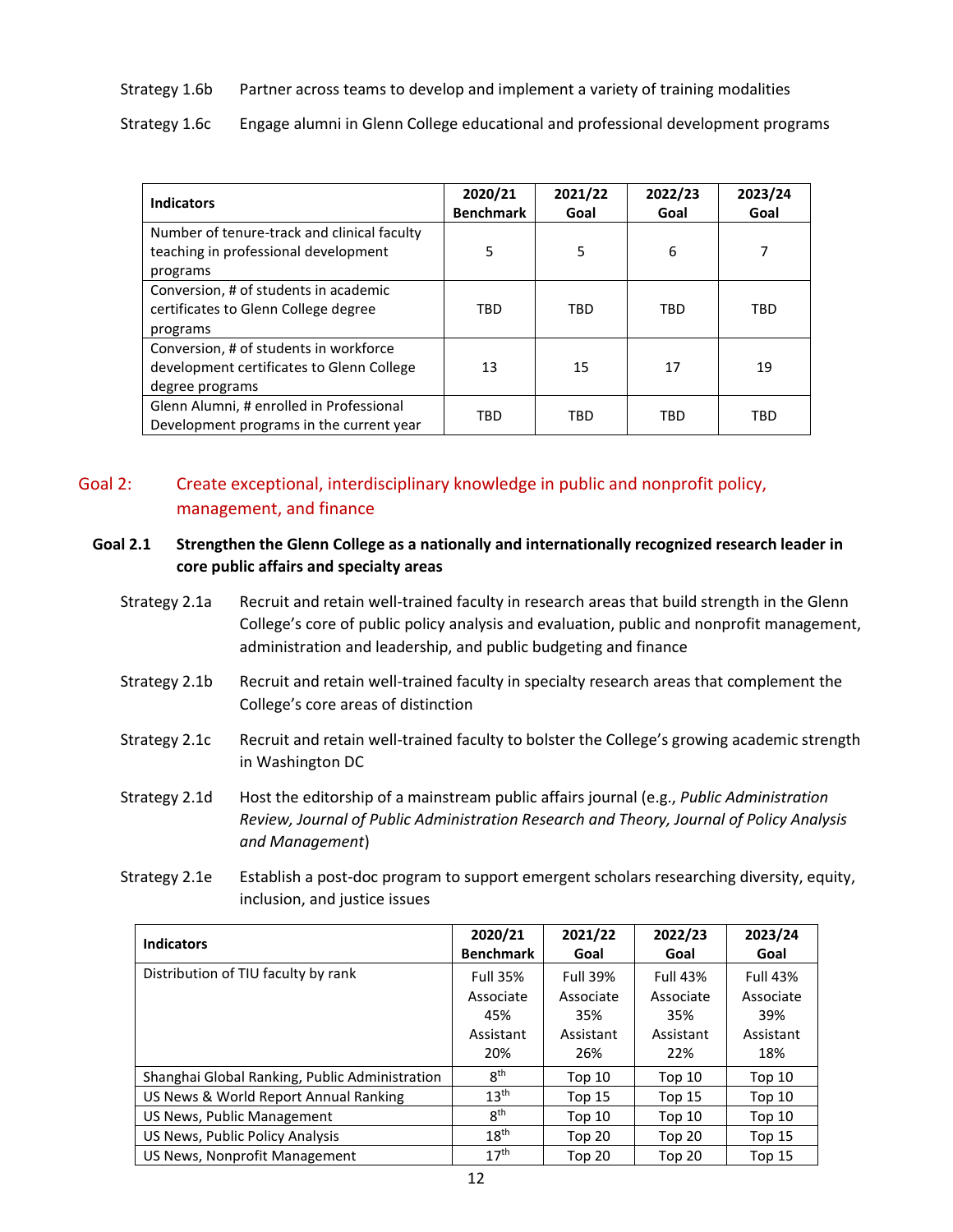| US News, Public Budgeting and Finance           | 31 <sup>st</sup> | Top 30   | Top 30     | Top 25     |
|-------------------------------------------------|------------------|----------|------------|------------|
| US News, Environmental Policy                   | 13 <sup>th</sup> | Top $15$ | Top $15$   | Top $10$   |
| US News, Urban Policy                           | 15 <sup>th</sup> | Top 15   | Top $15$   | Top 10     |
| US News, Local Government Management            | 18 <sup>th</sup> | Top 20   | Top 20     | Top $15$   |
| US News, Social Policy                          | 22 <sup>nd</sup> | Top $25$ | Top 25     | Top 20     |
| Editorship of mainstream public affairs journal | None             | None     | Editorship | Editorship |

#### **Goal 2.2 Increase scholarship produced by the Glenn College in highly-ranked core public affairs and specialty area academic outlets**

- Strategy 2.2a Establish position of Faculty Director of Research to lead and coordinate Glenn College research efforts
- Strategy 2.2b Mentor faculty to produce scholarship for submission to top-ranked, peer-reviewed public affairs and specialty outlets

| <b>Indicators</b>                                                                                                                    | 2020/21<br><b>Benchmark</b> | 2021/22<br>Goal | 2022/23<br>Goal | 2023/24<br>Goal |
|--------------------------------------------------------------------------------------------------------------------------------------|-----------------------------|-----------------|-----------------|-----------------|
| Number of peer reviewed manuscripts by<br>Glenn College faculty in top ten public affairs<br>journals by impact factor <sup>12</sup> | 21                          | >15             | > 20            | > 25            |
| Number of peer reviewed manuscripts by<br>Glenn College faculty in all journals with<br>impact factor $> 1.5$                        | 55                          | > 55            | >60             | > 65            |
| Percent of faculty with a peer reviewed book<br>manuscript                                                                           | 25%                         | 25%             | 25%             | 25%             |
| Percent of faculty with a peer reviewed<br>journal manuscript                                                                        | 64%                         | >75%            | >75%            | >75%            |

#### **Goal 2.3 Grow research funding awarded to the Glenn College to conduct innovative and impactful scholarship**

- Strategy 2.3a Recognize faculty and research staff who secure funded research projects that result in peer-reviewed scholarship through promotion and tenure and Annual Merit Compensation Process
- Strategy 2.3b Build administrative and research support infrastructure in the Glenn College to facilitate pursuit of funded research by Glenn College faculty and research staff
- Strategy 2.3c Curate and diffuse college and university knowledge of IRB protocols, proposal resources and external funding best practices
- Strategy 2.3d Connect Glenn College faculty and research staff with other OSU faculty and research centers to collaborate on funded research programs
- Strategy 2.3e Connect Glenn College faculty and research staff with external stakeholders at federal, state and local levels to pursue funds to support research
- Strategy 2.3f Build research support capability in Washington DC by establishing a Washington academic center

<sup>&</sup>lt;sup>12</sup> Includes the total number of peer reviewed manuscripts published in a calendar year in the top ten "public administration" journals listed in the Web of Science's Journal Citation Reports by impact factor.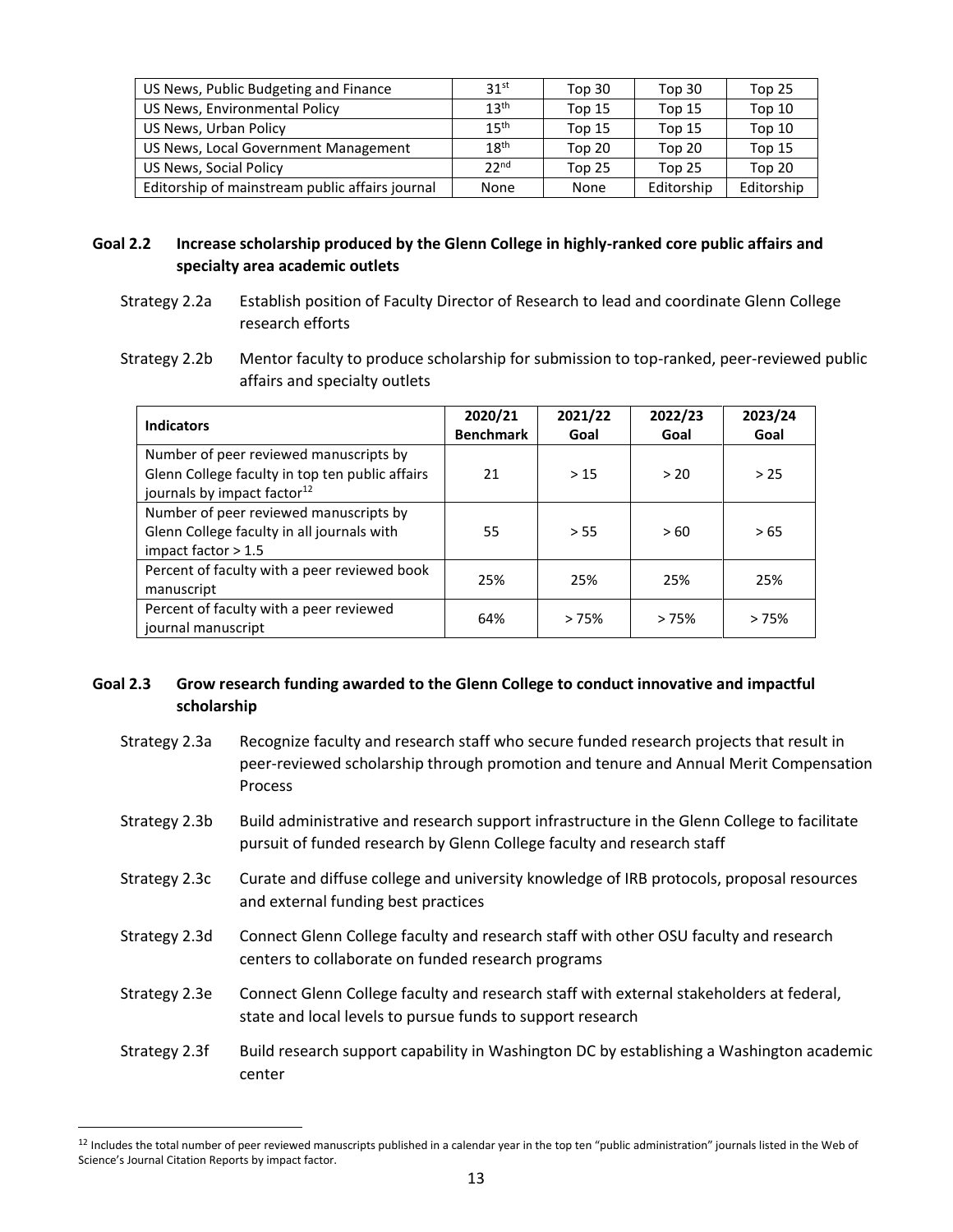#### Strategy 2.3g Increase the number of Glenn faculty in residence in DC through faculty fellows program

| <b>Indicators</b>                                                   | 2020/21          | 2021/22     | 2022/23     | 2023/24     |
|---------------------------------------------------------------------|------------------|-------------|-------------|-------------|
|                                                                     | <b>Benchmark</b> | Goal        | Goal        | Goal        |
| Percent of faculty with externally funded<br>research <sup>13</sup> | 60%              | 50%         | 55%         | 60%         |
| Total research expenditures <sup>14</sup>                           | \$2,037,83515    | \$2,000,000 | \$2,100,000 | \$2,250,000 |
| % of Glenn faculty with a federally<br>sponsored research project   | 53.8%            | 50%         | 55%         | 60%         |

#### **Goal 2.4 Enhance impact and use of academic scholarship produced by the Glenn College in core public affairs and specialty areas**

- Strategy 2.4a Disseminate Glenn faculty research to faculty at peer institutions and relevant professional associations
- Strategy 2.4b Facilitate partnerships between Glenn faculty and research staff and campus research centers and collaborative research initiatives
- Strategy 2.4c Facilitate Glenn faculty, research staff and doctoral student involvement in academic research conferences and professional associations
- Strategy 2.4d Promote Glenn College and Glenn College faculty to peer institutions and relevant professional associations

| <b>Indicators</b>                                                                                                     | 2020/21<br><b>Benchmark</b> | 2021/22<br>Goal | 2022/23<br>Goal | 2023/24<br>Goal |
|-----------------------------------------------------------------------------------------------------------------------|-----------------------------|-----------------|-----------------|-----------------|
| Percent of faculty with a research presentation<br>at a targeted public affairs/nonprofit<br>conference <sup>16</sup> | 81%                         | >85%            | >85%            | >85%            |
| Three-year average of total Web of Science<br>citations of Glenn College faculty published<br>research <sup>17</sup>  | 51                          | >45             | > 50            | > 55            |
| Three-year average of total Google Scholar<br>citations of Glenn College faculty published<br>research <sup>18</sup>  | 156.8                       | >140            | >150            | >160            |

#### <span id="page-14-0"></span>Goal 3: Integrate and apply actionable knowledge that supports public and nonprofit decisionmaking and inspires citizenship across the State of Ohio, the nation, and the world

#### **Goal 3.1 Build capacity among public and nonprofit decision makers and institutions by increasing awareness and application of knowledge created by the Glenn College**

Strategy 3.1a Perform applied research and provide technical assistance to public and nonprofit decision makers

<sup>&</sup>lt;sup>13</sup> Reports the percentage of Glenn College faculty with funding reported in the Office of Sponsored Projects research funding portal annually

<sup>&</sup>lt;sup>14</sup> Reports the Glenn College's yearend total FD520 uses as shown on the Workday Sources and Uses Variance Analysis Report.

<sup>15</sup> Fiscal Year 2021 research expenditures reflect one-time COVID-19 related research awards

<sup>&</sup>lt;sup>16</sup> Target public affairs/nonprofit conferences include Association of Public Policy Analysis and Management (APPAM), Public Management Research Association Conference (PMRA), American Society of Public Administration (ASPA), American Political Science Association Meetings (APSA), Midwest Political Science Association Meetings (MWPSA), Association for Research on Nonprofit and Voluntary Associations Meetings (ARNOVA), Academy of Management (Public and Nonprofit division) Meetings (AOM)

<sup>&</sup>lt;sup>17</sup> Average of the three previous calendar years

<sup>&</sup>lt;sup>18</sup> Average of the three previous calendar years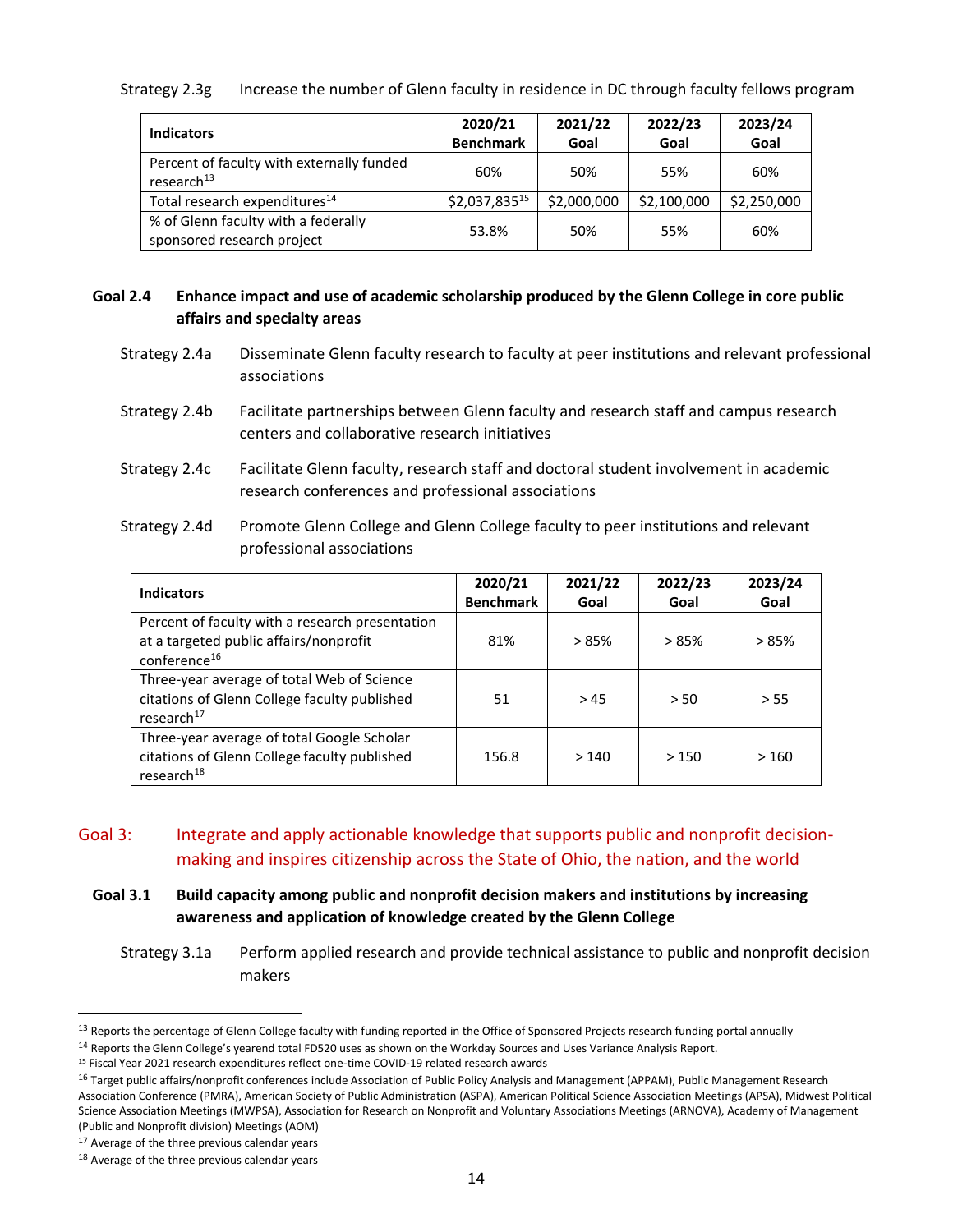- Strategy 3.1b Provide technical skills training and professional development in the public and nonprofit sectors
- Strategy 3.1c Build and execute a research hub along with thought leadership and case study content to build awareness and audience engagement

Strategy 3.1d Partner with community decision makers to provide experiential learning opportunities

| <b>Indicators</b>                                                                                                         | 2020/21<br><b>Benchmark</b> | 2021/22<br>Goal | 2022/23<br>Goal | 2023/24<br>Goal |
|---------------------------------------------------------------------------------------------------------------------------|-----------------------------|-----------------|-----------------|-----------------|
| Number of research awards providing<br>technical assistance <sup>19</sup> to local-level decision<br>makers <sup>20</sup> |                             | 4               | 4               | 4               |
| Number of research awards providing<br>technical assistance to state-level decision<br>makers                             | 10                          | 8               | 8               | 9               |
| Number of research awards providing<br>technical assistance to federal-level<br>decision makers                           | 11                          | 7               | 5               | 5               |
| Website Research Hub and Thought<br>Leadership page views                                                                 | (new<br>measure)            | 600             | 630             | 660             |

#### **Goal 3.2 Contribute our unique knowledge and expertise to Ohio State University endeavors and events**

- Strategy 3.2a Work across the university to engage other units, centers, and institutes
- Strategy 3.2b Organize or participate in OSU opportunities to contribute our interdisciplinary expertise and foster a critical dialogue
- Strategy 3.2c Maintain OSU employment enrollment in Glenn College educational and professional development programs
- Strategy 3.2d Pursue joint faculty hires and facilitate collaborative faculty research projects

Strategy 3.2e Increase the number of OSU faculty in residence in DC through faculty fellows program

| <b>Indicators</b>                                                  | 2020/21<br><b>Benchmark</b> | 2021/22<br>Goal | 2022/23<br>Goal | 2023/24<br>Goal |
|--------------------------------------------------------------------|-----------------------------|-----------------|-----------------|-----------------|
| Number of research awards involving<br>cross-college collaboration | 28                          | > 25            | > 28            | > 30            |
| Faculty, # of cross-college administrative<br>partnerships         | 17                          | >15             | >15             | >15             |
| Staff, # of cross-college administrative<br>partnerships           | (new<br>measure)            | <b>TBD</b>      | TBD             | TBD             |
| Undergrad, # of students for whom JGC is<br>a second major         | 70                          | 75              | 85              | 95              |
| Graduate, # of dual and joint degree<br>students                   | 38                          | 40              | 45              | 50              |
| Undergrad, # of students enrolled in a<br>Glenn College minor      | 165                         | 185             | 215             | 230             |
| Graduate, # of students enrolled in a<br>Glenn College minor       | 50                          | > 55            | >60             | >65             |

<sup>19</sup> Technical Assistance conducted by John Glenn College research centers, Battelle Center and Ohio Education Research Center

<sup>&</sup>lt;sup>20</sup> Differences between FY21 Benchmarks and subsequent goals reflect shifts in the distribution of local, state, and federal-level technical assistance projects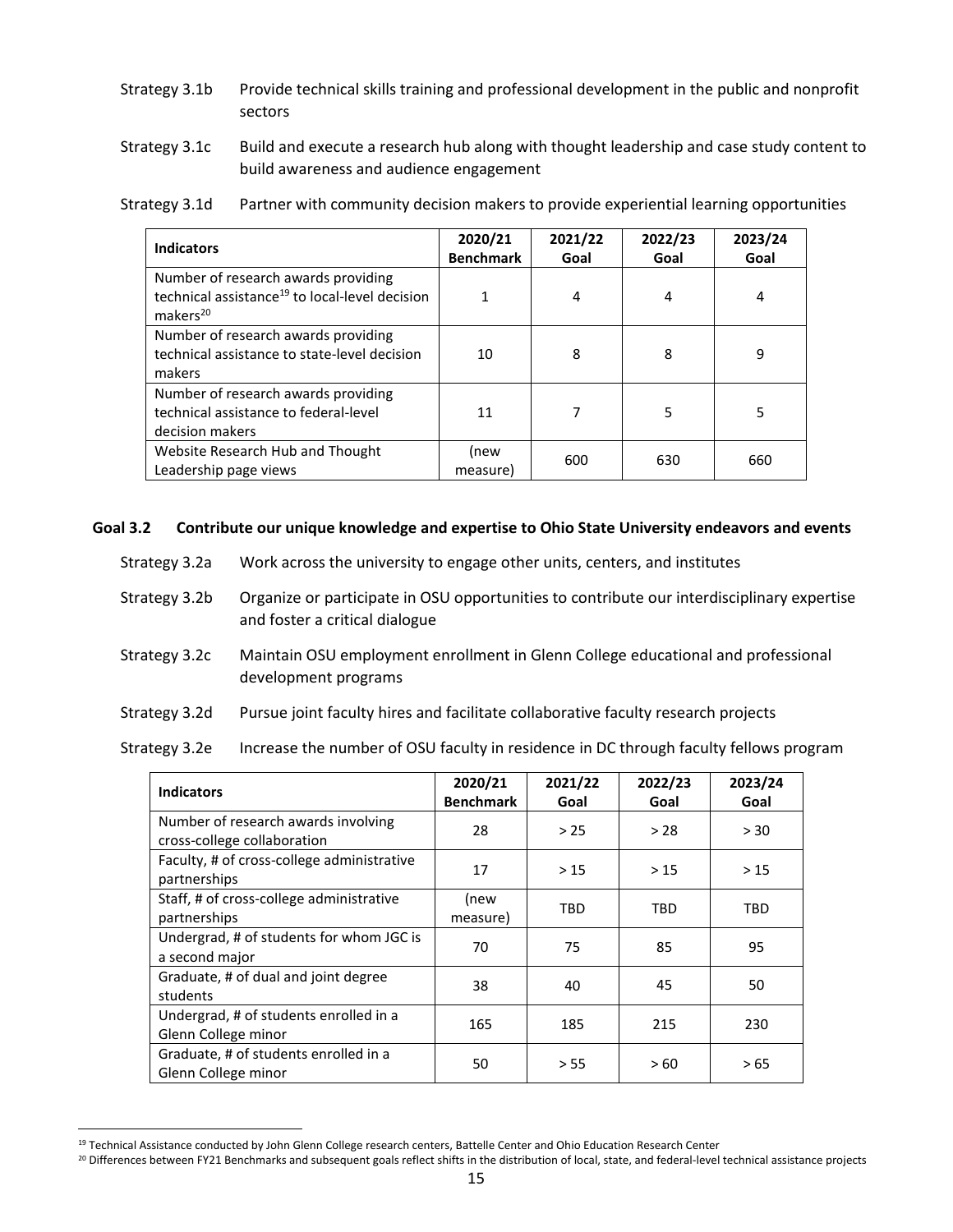| Number of Gen Ed course sections<br>offered                              | 13  | 14   | 14   | 15   |
|--------------------------------------------------------------------------|-----|------|------|------|
| Number of non-Glenn students in General<br><b>Education courses</b>      | 316 | 330  | 345  | 350  |
| Number of non-Glenn College WAIP<br>students                             | 18  | > 23 | > 28 | > 30 |
| Number of OSU employees enrolled in<br>Professional Development programs | 298 | 300  | 315  | 331  |
| Number of joint faculty hires                                            |     |      |      | 6    |

#### **Goal 3.3 Advance engagement and collaboration by exchanging knowledge with the citizens and institutions of Ohio, the nation, and the world**

Strategy 3.3b Strategically promote knowledge created by the Glenn College and engagement opportunities

| <b>Indicators</b>                             | 2020/21<br><b>Benchmark</b> | 2021/22<br>Goal | 2022/23<br>Goal | 2023/24<br>Goal |
|-----------------------------------------------|-----------------------------|-----------------|-----------------|-----------------|
| Number of attendees at Glenn College          |                             |                 |                 |                 |
| public events <sup>21</sup>                   | $2,650^{22}$                | 2,600           | 2,800           | 3,000           |
| Number of unique attendees at Glenn           | 2,082                       | 2,000           | 2,200           | 2,400           |
| College public events                         |                             |                 |                 |                 |
| Share of voice, media citations <sup>23</sup> | 278                         | 250             | 265             | 275             |
| Number of instances of legislative            |                             |                 |                 |                 |
| testimony by Glenn College faculty            | 5                           | 10              | 10              | 10              |

#### <span id="page-16-0"></span>Goal 4: Cultivate an inclusive work and learning environment and promote respectful dialogue on pressing societal issues

- Strategy 4a Form and maintain teams of individuals representing diverse identities
- Strategy 4b Implement practices proposed by the John Glenn College Diversity, Equity, and Inclusion Committee
- Strategy 4c Maintain governance and advisory practices that empower alumni, faculty, staff, and students to participate as partners
- Strategy 4d Establish an employee resource group to build community among faculty and staff

| <b>Indicators</b>                                     | 2020/21<br><b>Benchmark</b> | 2021/22<br>Goal | 2022/23<br>Goal | 2023/24<br>Goal |
|-------------------------------------------------------|-----------------------------|-----------------|-----------------|-----------------|
| Staff, % representing racial or ethnic<br>diversity   | 25%                         | >20%            | >25%            | $> 30\%$        |
| Faculty, % representing racial or ethnic<br>diversity | 10%                         | >10%            | >15%            | >20%            |

 $21$  This measure may include those who attended more than one event

Strategy 3.3a Offer public events that encourage community engagement, share research findings, and examine and discuss issues that impact the public interest

<sup>22</sup> FY21 Benchmark reflects increased attendance at virtual events

<sup>&</sup>lt;sup>23</sup> The share of voice metric shows awareness of Glenn College expertise by measuring mentions of the Glenn College within news articles, and interviews of college subject matter experts by members of the media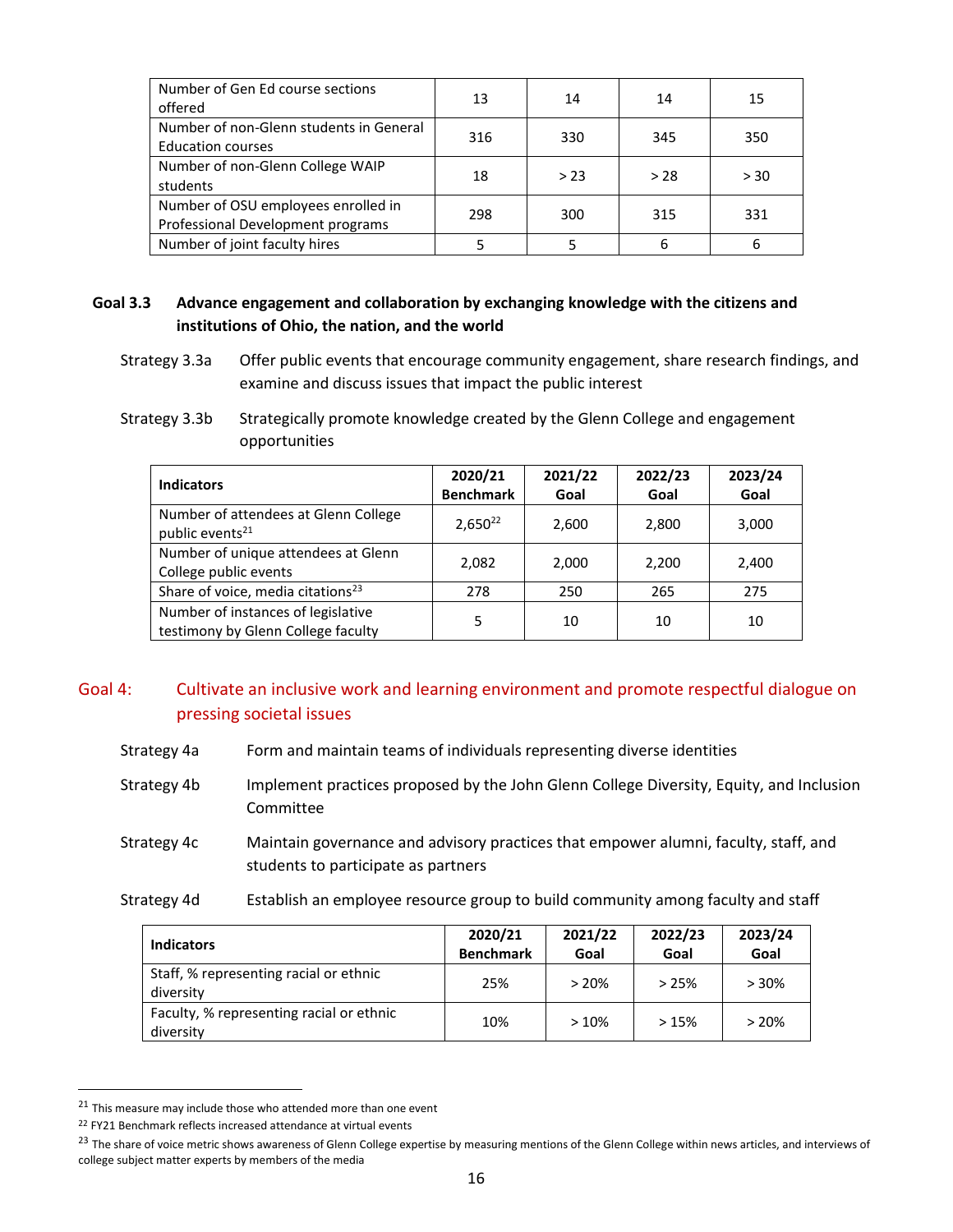| Adjunct instructors, % representing racial or<br>ethnic diversity                                                                                                                            | 16.7%            | >15%  | >20%  | >25%  |
|----------------------------------------------------------------------------------------------------------------------------------------------------------------------------------------------|------------------|-------|-------|-------|
| Professional Development, % of instructors<br>representing racial or ethnic diversity                                                                                                        | (new<br>measure) | >10%  | >15%  | >20%  |
| <b>Employee satisfaction with College</b><br>inclusiveness                                                                                                                                   | (new<br>measure) | > 3.5 | > 3.5 | > 3.5 |
| Undergrad, % racially/ethnically diverse                                                                                                                                                     | 21.7%            | >20%  | >20%  | >20%  |
| Graduate professional, % racially/ethnically<br>diverse                                                                                                                                      | 19%              | >20%  | >20%  | > 20% |
| PhD, % of first-year students who are<br>members of a racial or ethnic minority group                                                                                                        | 29%              | >20%  | >20%  | >20%  |
| PhD, % of first year students receiving a<br>University Diversity Enrichment Fellowship                                                                                                      | 14%              | 30%   | 30%   | 30%   |
| PhD, % of first-year students who are first-<br>generation <sup>24</sup>                                                                                                                     | 14%              | 10%   | 10%   | 10%   |
| Professional Development, %<br>racially/ethnically diverse                                                                                                                                   | (new<br>measure) | >20%  | >20%  | > 20% |
| Academic, % of courses with diverse content                                                                                                                                                  | (new<br>measure) | > 80% | > 90% | > 90% |
| Professional Development, % of academic<br>programs with diverse content                                                                                                                     | 100%             | 100%  | 100%  | 100%  |
| Professional Development, % of MAPS<br>diversity courses                                                                                                                                     | 19%              | 20%   | 20%   | 20%   |
| Undergrad, % of graduating students<br>indicating they gained perspectives needed<br>to "recognize and respect diversity" through<br>their Glenn College curricular experience <sup>25</sup> | (new<br>measure) | 95%   | 95%   | 95%   |

#### <span id="page-17-0"></span>Goal 5: Grow and steward resources and relationships to attract and retain diverse, excellent faculty, staff, students, and alumni in support of the College's education, knowledge creation, and engagement goals

#### **Goal 5.1 Attract, grow, and steward faculty and staff talent**

- Strategy 5.1a Craft and implement College-specific practices and leverage University resources to recruit diverse, excellent faculty and staff
- Strategy 5.1b Retain and prepare diverse, excellent faculty and staff by fostering an inclusive and flexible culture, encouraging professional development, and recognizing and rewarding exceptional contributions and demonstration of college values
- Strategy 5.1c Grow philanthropic resources and increasing endowed funding for distinguished professorships and chair positions to attract and retain diverse and excellent faculty
- Strategy 5.1d Broaden and deepen alumni and donor engagement in and affinity for the Glenn College
- Strategy 5.1e Recognize and honor public leaders for professional achievement and service

#### Strategy 5.1f Establish a post-doc to tenure-track program to support emergent scholars

|                   | 2020/21          | 2021/22 | 2022/23 | 2023/24 |
|-------------------|------------------|---------|---------|---------|
| <b>Indicators</b> | <b>Benchmark</b> | Goal    | Goal    | Goal    |

<sup>&</sup>lt;sup>24</sup> For this indicator, first generation is defined as first in a student's family to attend college.

 $25$  Measured by a score of 4 or 5 on the annual graduation survey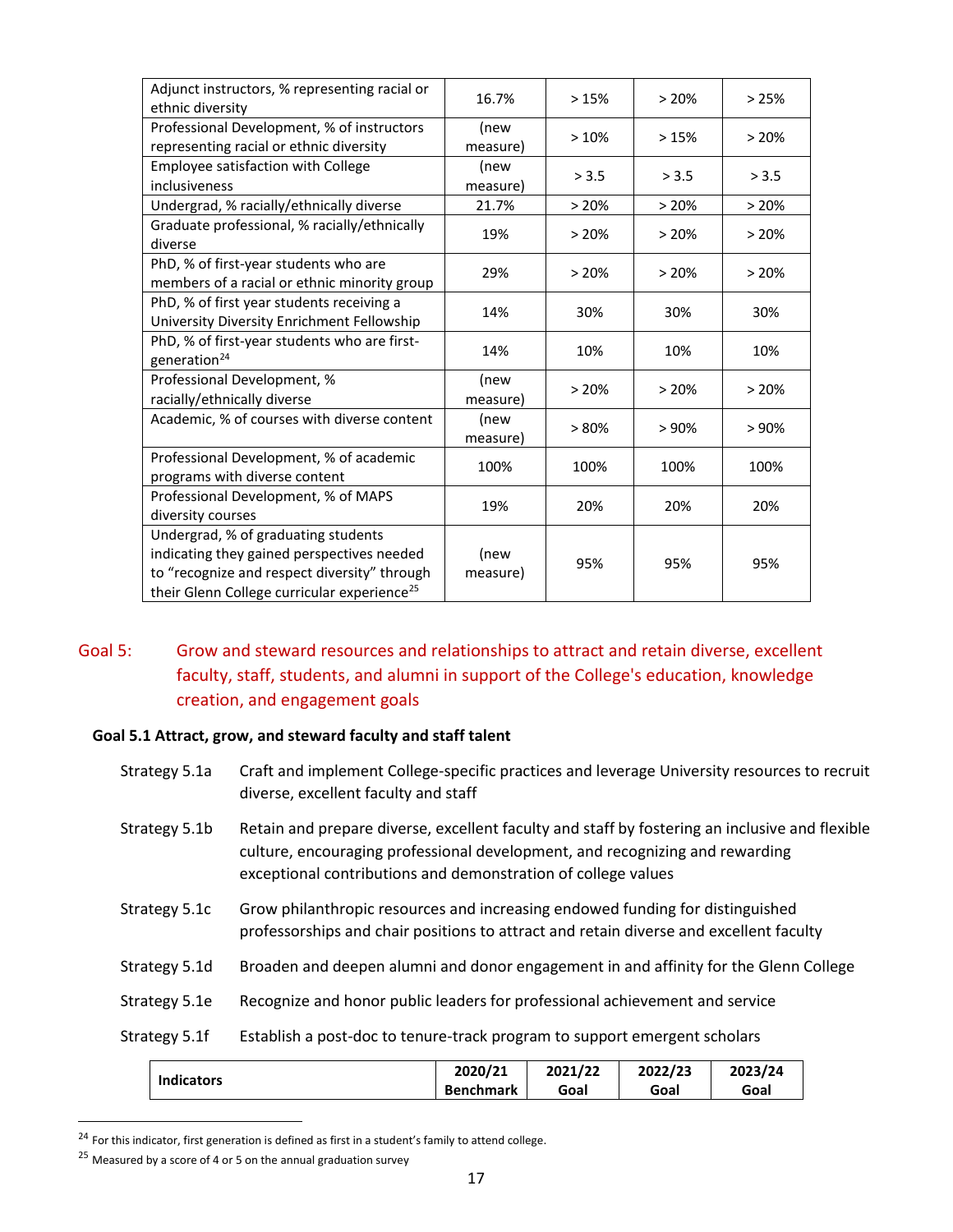| Percent of racial or ethnic diversity of                | (new     | >25%    | $>30\%$        | >35%    |
|---------------------------------------------------------|----------|---------|----------------|---------|
| candidates applying for College positions <sup>26</sup> | measure) |         |                |         |
| Percent of racial or ethnic diversity among             | (new     | >30%    | >35%           | >40%    |
| applicants in the final candidate pool                  | measure) |         |                |         |
| Percent of offers made to candidates                    | (new     | >40%    | >40%           | >40%    |
| representing racial or ethnic diversity                 | measure) |         |                |         |
| Percent of racial or ethnic diversity among             | (new     |         |                |         |
| hires $^{27}$                                           | measure) | >35%    | >35%           | >35%    |
| Equity of compensation as measured by %                 |          |         |                |         |
| of staff above the Career Roadmap                       | 78.5%    | >75%    | $>80\%$        | >85%    |
| benchmark                                               |          |         |                |         |
| Equity of compensation as measured by %                 |          |         |                |         |
| of faculty above the University-                        | 62%      | >65%    | >70%           | >75%    |
| determined benchmark                                    |          |         |                |         |
| Staff, # of annual awards given in                      |          | 10      |                | 10      |
| recognition of exemplary performance                    | 10       |         | 10             |         |
| OSU Alumni Association recognition of                   | Scarlet  | Scarlet | <b>Scarlet</b> | Scarlet |
| Glenn College Alumni Society                            | Society  | Society | Society        | Society |

**Goal 5.2 Cultivate relationships that create a welcoming, cooperative, and supportive community and enhance knowledge creation and education**

- Strategy 5.2a Initiate opportunities for alumni, faculty, staff, and students to engage in social and celebratory activities that promote connection and wellness
- Strategy 5.2b Create opportunities for alumni, faculty, staff, and students to take part in activities that promote community engagement and civil discourse

| <b>Indicators</b>                                                | 2020/21<br><b>Benchmark</b> | 2021/22<br>Goal | 2022/23<br>Goal | 2023/24<br>Goal |
|------------------------------------------------------------------|-----------------------------|-----------------|-----------------|-----------------|
| Alumni lifetime engagement                                       | 11%                         | 12%             | 13%             | 14%             |
| Percent of faculty and staff with a flexible<br>work arrangement | 95%                         | >90%            | >90%            | >90%            |

#### **Goal 5.3 Grow and steward the College's financial resources**

| Strategy 5.3a | Create a culture of philanthropy among Glenn College alumni and friends      |
|---------------|------------------------------------------------------------------------------|
| Strategy 5.3b | Sustain student scholarship awards, paid internships, and graduate associate |
|               | appointments to increase accessibility and lower student debt                |

- Strategy 5.3c Pursue new opportunities to grow and diversify College revenue sources
- Strategy 5.3d Pursue efficiency savings to promote long-term growth

| <b>Indicators</b>                                       | 2020/21<br><b>Benchmark</b> | 2021/22<br>Goal | 2022/23<br>Goal | 2023/24<br>Goal |
|---------------------------------------------------------|-----------------------------|-----------------|-----------------|-----------------|
| Progress toward Time and Change<br>campaign goal        | 41%                         | >40%            | >60%            | >80%            |
| Total annual Glenn College scholarship<br>funds awarded | \$284.289                   | $>$ \$290,000   | $>$ \$295.000   | $>$ \$300,000   |

<sup>&</sup>lt;sup>26</sup> Positions included are unclassified staff, classified civil service, and tenure, research, and clinical track faculty

<sup>&</sup>lt;sup>27</sup> Considers hires made during the current fiscal year